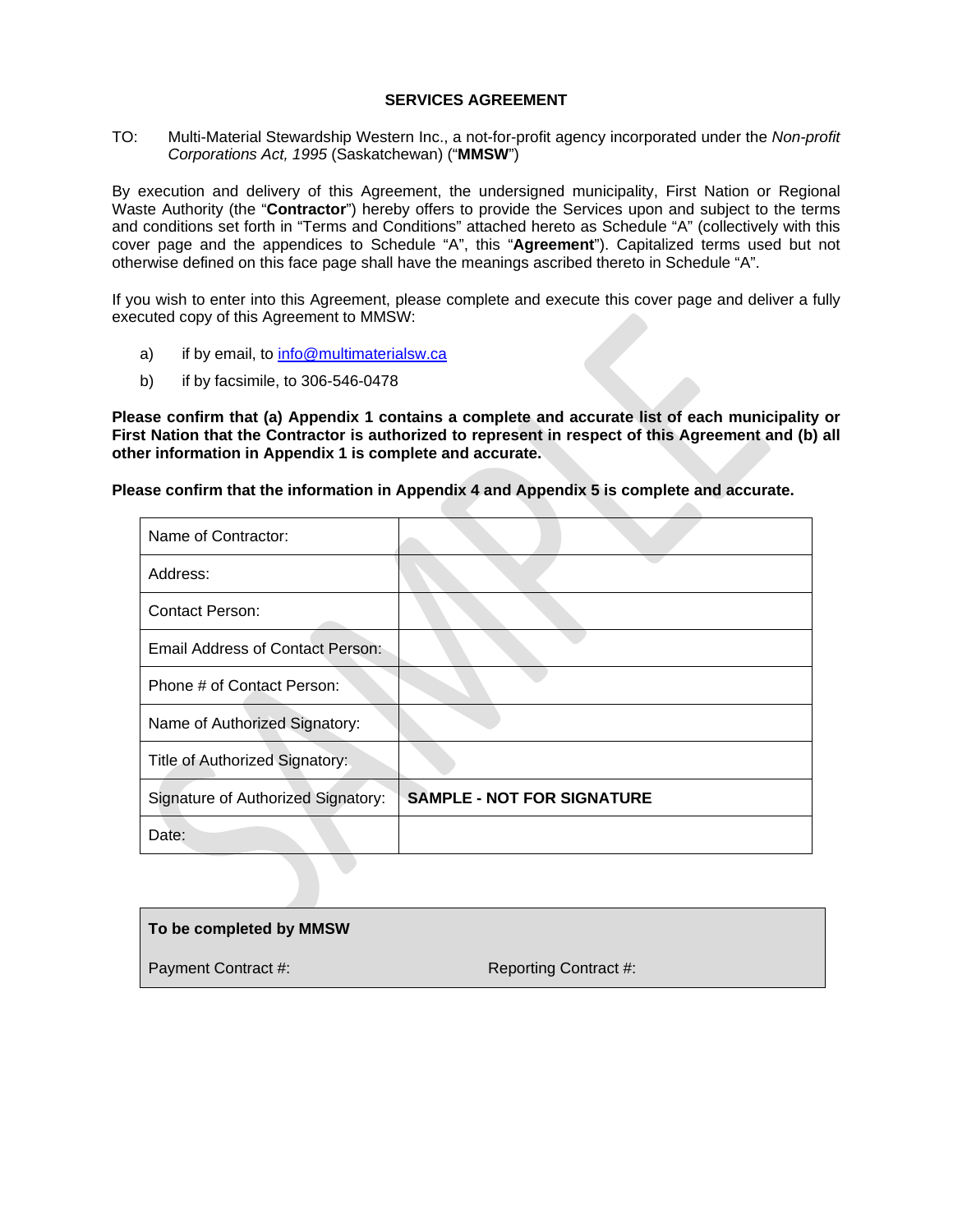Subject to MMSW's acceptance of the Contractor's offer to provide the Services upon and subject to the terms and conditions set forth in "Terms and Conditions" attached hereto as Schedule "A" by delivery of a fully executed copy of this Agreement to the Contractor at the email address or facsimile number set forth above, this Agreement shall be legally effective and binding upon MMSW and the Contractor as of the Effective Date.

**ACCEPTANCE:** MMSW hereby accepts the offer of the Contractor to provide the Services upon and subject to the terms and conditions set forth in "Terms and Conditions" attached hereto as Schedule "A".

Dated as of **Mathematic Effective Date**")

**MULTI-MATERIAL STEWARDSHIP WESTERN INC.**

By:

Executive Director, Western Canada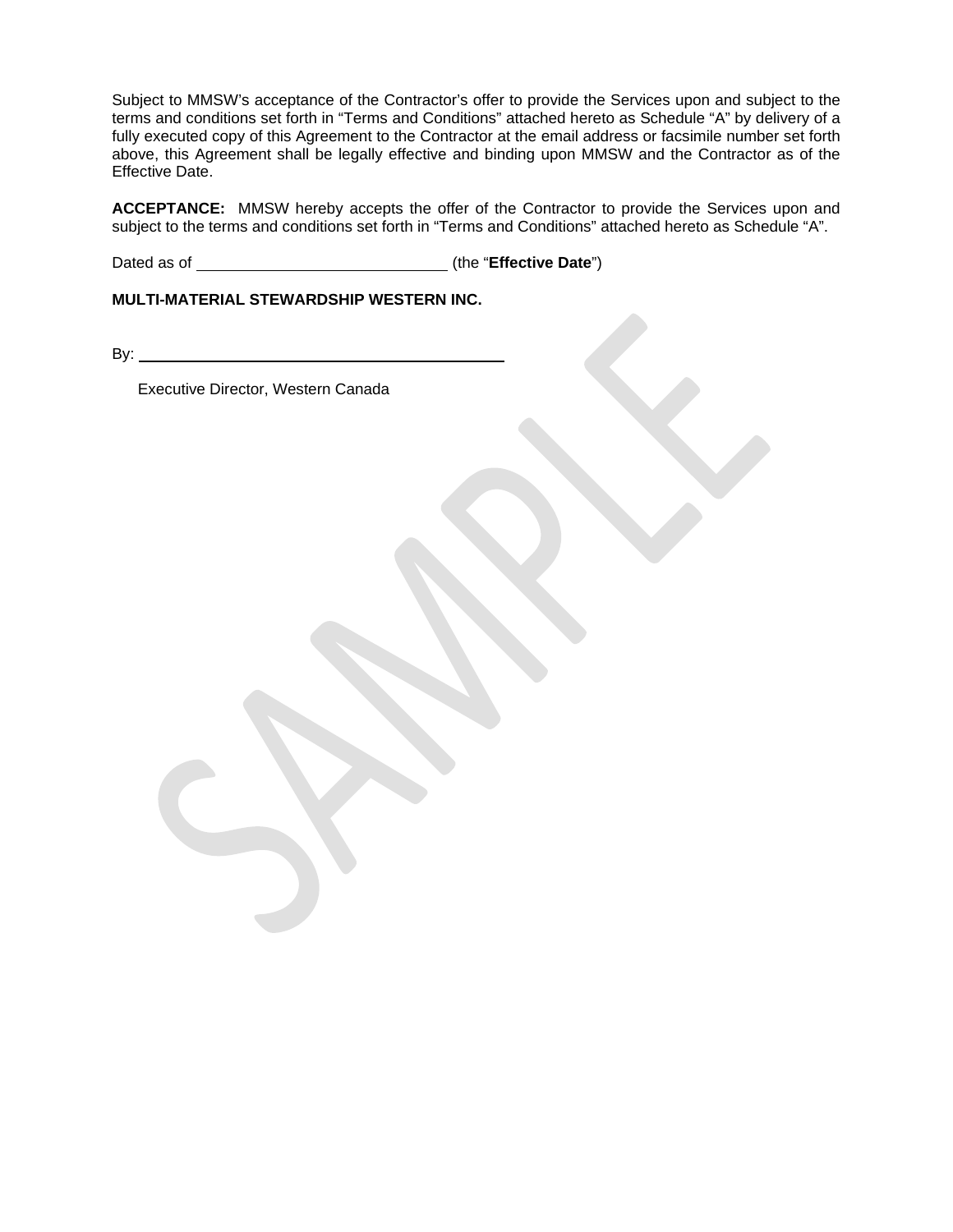### **Schedule "A" Terms and Conditions**

#### **WHEREAS:**

- A. MMSW represents companies and organizations (the "**Stewards**") that supply products in packaging and paper to residents of Saskatchewan and who have joined MMSW as members to discharge their regulatory obligations;
- B. Pursuant to the *Household Packaging and Paper Stewardship Program Regulations* (the "**Regulations**"), enacted under the authority of the *Environmental Management and Protection*  Act, 2010 (Saskatchewan), the Stewards have certain obligations with respect to the collection and recycling of packaging and paper in Saskatchewan;
- C. MMSW has developed the Waste Packaging and Paper Stewardship Plan (the "**Stewardship Plan**"), as revised by MMSW on September 24, 2015 and as may be further revised from time to time, in order to assist the Stewards with the discharge of their obligations under the Regulations;
- D. Whereas the Saskatchewan Ministry of Environment approved the Stewardship Plan on October 14, 2015; and
- E. In connection with the implementation of the Stewardship Plan, MMSW wishes to engage the Contractor to provide the Services upon and subject to the terms and conditions set out in this Agreement.

In consideration of the mutual covenants and obligations contained herein and other good and valuable consideration, the receipt and sufficiency of which are hereby acknowledged, MMSW and the Contractor agree as follows:

#### **SECTION 1: DEFINITIONS**

1.1 Definitions. In this Agreement, the following terms will have the following meanings:

"**Agreement**" has the meaning set out on the cover page of this Agreement.

"**Applicable Law**" means any domestic or foreign law, rule, statute, subordinate legislation, regulation, by-law, order, ordinance, protocol, code, guideline, treaty, policy, notice, direction or judicial, arbitral, administrative, ministerial or departmental judgment, award, decree, treaty, directive, or other requirement or guideline published or in force at any time during the Term which applies to or is otherwise intended to govern or regulate any person (including any party), property, transaction, activity, event or other matter, including any rule, order, judgment, directive or other requirement or guideline issued by any governmental or regulatory authority.

"**Confidential Information**" means information of or relating to a party (the "**Disclosing Party**") and its business and affairs disclosed by or on behalf of the Disclosing Party to the other party (the "**Receiving Party**"), whether in oral, written, graphic, electronic or any other form or medium, which the Disclosing Party designates as confidential or should reasonably be considered to be confidential; provided, however, that "Confidential Information" does not include information that: (i) was already known to the Receiving Party, without obligation to keep it confidential, at the time of its receipt from the Disclosing Party; or (ii) is or becomes available to the public other than as a result of a breach hereof by the Receiving Party.

"**Contractor**" has the meaning set out on the cover page of this Agreement.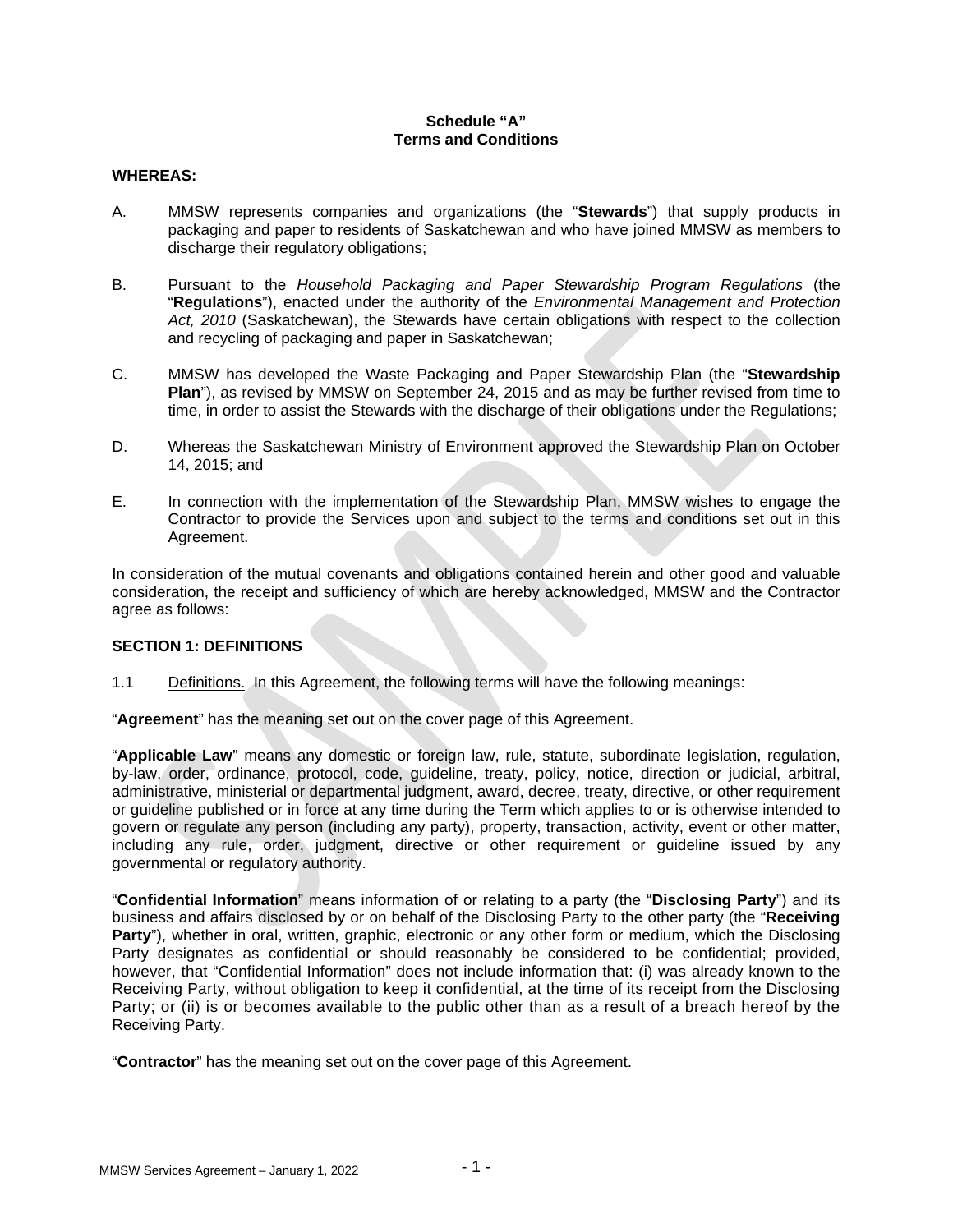"**Curbside Household"** means a household in the Service Area that receives curbside or multi-family building WPP collection services from the Contractor.

"**Depot**" means depots operated by or on behalf of the Contractor which accept and recycle Residential WPP.

"**Depot Only Household"** means a household in the Service Area that: (i) does not receive curbside or multi-family building WPP collection services from the Contractor; and (ii) satisfies the other requirements of a Depot Only Household set forth in the Stewardship Plan (including without limitation the requirement that the household is located within a 45 minute drive of a Depot).

"**Dispute**" has the meaning set out in Section [11.1](#page-10-0) of this Agreement.

"**Effective Date**" has the meaning set out on the cover page of this Agreement.

"**Industrial, Commercial and Institutional**" or "**ICI**" means industrial facilities including but not limited to warehouses, distribution centres, manufacturing facilities; commercial facilities including but not limited to retail stores, offices, strip malls and vacation facilities, such as hotels, motels, cottages, cabins and rental, co-operative, fractional ownership, time-share or condominium accommodation associated with sports and leisure activities (e.g. ski resorts); and institutional facilities including but not limited to schools, churches, community buildings, local government buildings, arenas, libraries, fire halls, police stations and residences at which medical care is provided, such as nursing homes, long-term care facilities and hospices.

"**ICI Locations**" means ICI Locations that receive WPP collection services from the Contractor.

"**ICI WPP**" means WPP collected from ICI Locations.

"**MMSW**" has the meaning set out on the cover page of this Agreement.

"**MMSW Policies and Procedures**" means the "Collector and Processor Policies and Procedures" attached as Appendix 2, as amended by MMSW from time-to-time.

"**Notice of Delegation**" has the meaning set out in Section [4.1](#page-6-0) of this Agreement.

**"Recycling End Market"** means a brokerage or other end market where Residential WPP collected pursuant to this Agreement is delivered and processed into recycled materials.

"**Regulations**" has the meaning set out on the first page of Schedule "A" of this Agreement.

"**Reports**" means the written reports and other information required to be delivered by the Contractor pursuant to and in accordance with the terms of this Agreement, including without limitation the reports specified under in Appendix 3.

"**Representatives**" has the meaning set out in Section [10.1](#page-9-0) of this Agreement.

"**Residential WPP**" means WPP collected from (i) single-family dwellings inhabited year round or seasonally (excluding vacation facilities such as hotels, motels, cottages and cabins which are considered commercial operations) and (ii) multi-family dwellings, including rental, cooperative, fractional ownership, time-share, condominium (excluding vacation facilities, such as rental, cooperative, fractional ownership, time-share, condominium accommodation associated with sports and leisure facilities (e.g. ski resorts) which are considered commercial operations) and seniors residences (excluding residences at which medical care is provided, such as nursing homes, long-term care facilities and hospices, which are considered institutions) in each case, excluding for the avoidance of doubt, ICI WPP.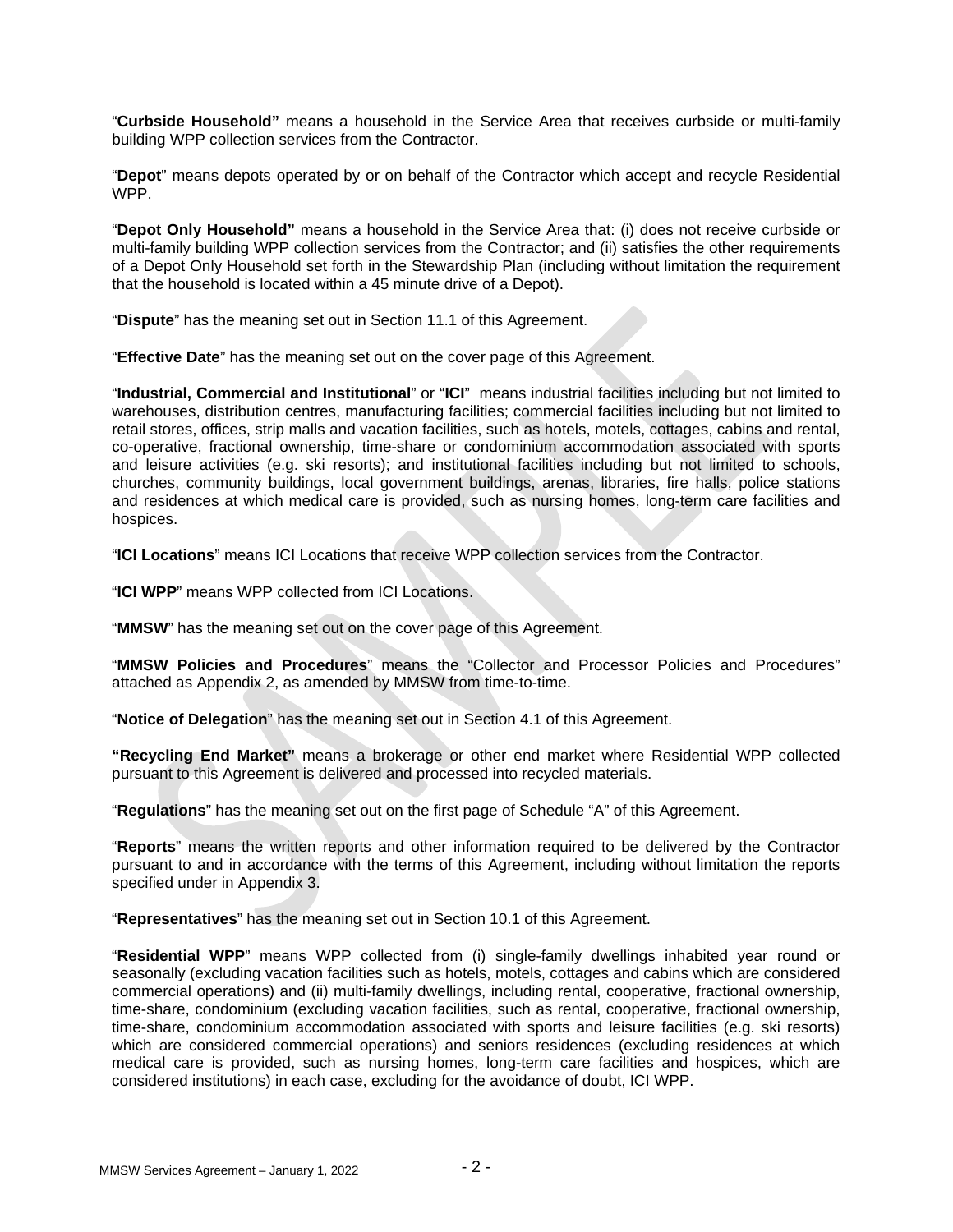"**Residue**" means WPP that remains from sorting (including quality control) and processing of WPP received (including picked-up) from Serviced Households that is not directed to recycling or recovery and non-WPP.

"**Service Area**" means the area under (i) the jurisdiction of the Contractor or (ii) if the Contractor is a Regional Waste Authority, the jurisdiction of each municipality listed in Appendix 1.

"**Serviced Households**" means, at any time, all Curbside Households and Depot Only Households.

"**Services**" means the collection of Residential WPP from Curbside Households in the Service Area, the operation of Depots in the Service Area, any related activities required to be performed in connection therewith, including without limitation receiving, classifying, packing, storing, weighing, transporting and processing WPP pursuant to and in accordance with the terms and conditions of this Agreement, and any other obligations required to be performed pursuant to this Agreement, including delivering to MMSW all Reports required to be delivered to MMSW pursuant to Section [7.2](#page-8-0) of this Agreement.

"**Stewards**" has the meaning set out on the first page of Schedule "A" of this Agreement.

"**Stewardship Plan**" has the meaning set out on the first page of Schedule "A" of this Agreement.

"**Sub-Contractor**" means a waste management or utility company that provides the Services on behalf of the Contractor.

"**Term**" has the meaning set out in Section [3.1](#page-5-0) of this Agreement.

"**Work Product**" means the deliverables to be created or delivered by the Contractor to MMSW pursuant to this Agreement, including any Reports or other data, records and reports that have been prepared, created, written or recorded in performance of the Services of this Agreement.

"**WPP**" means waste packaging and paper, as defined in the Regulations and Stewardship Plan.

1.2 Appendices. As of the Effective Date, the following Appendices form part of this Agreement:

| <b>Description</b>                  |
|-------------------------------------|
| Service Area Information            |
| <b>MMSW Policies and Procedures</b> |
| Reporting                           |
| Payment                             |
| Notice of Delegation                |
|                                     |

# **SECTION 2: REPRESENTATIONS AND WARRANTIES**

- 2.1 MMSW Representations and Warranties. MMSW represents and warrants to the Contractor that:
	- (a) it has full power, authority and right to execute and deliver this Agreement and to perform its obligations under this Agreement in accordance with its terms; and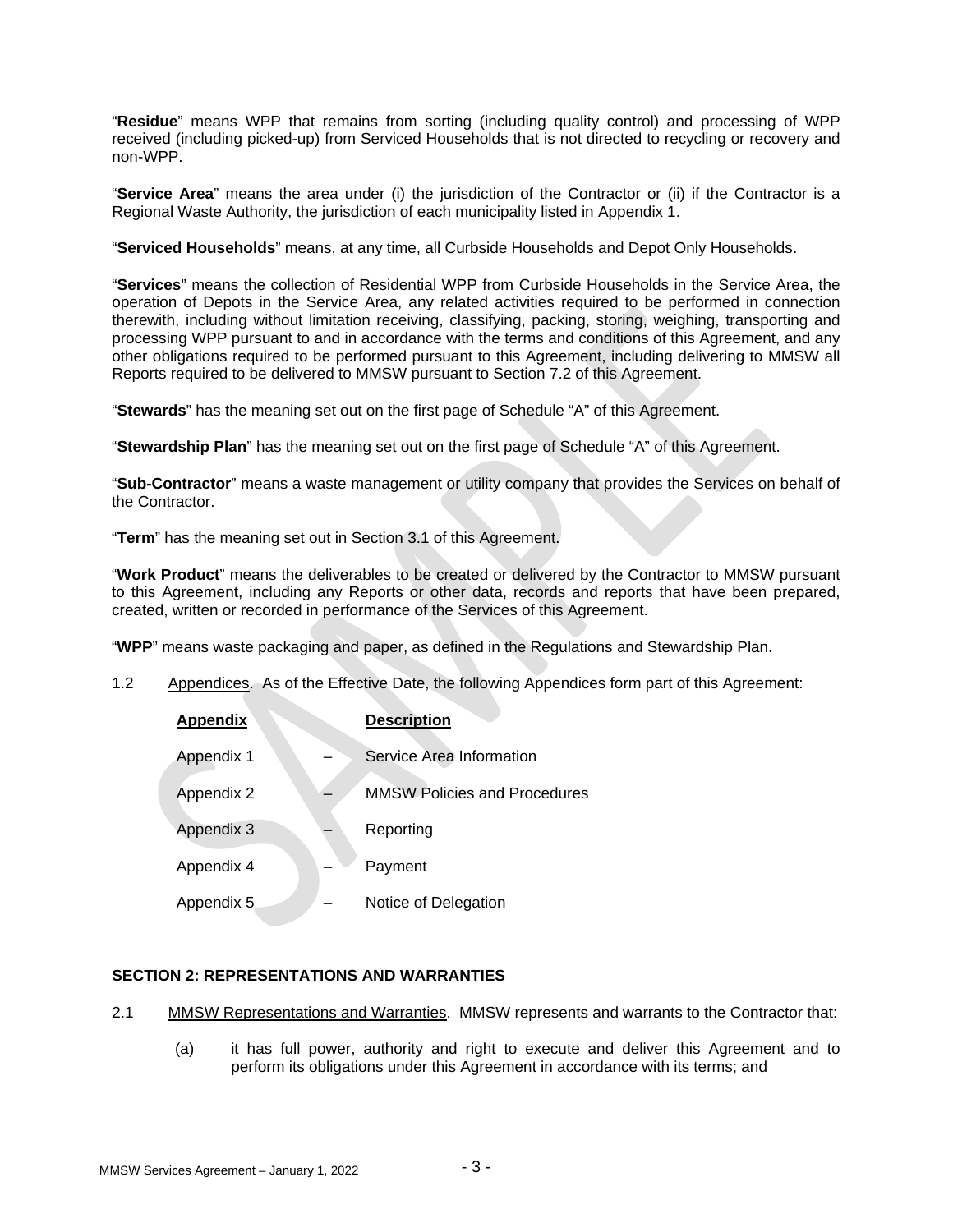- (b) this Agreement has been validly executed by an authorized representative of MMSW and constitutes a valid and legally binding obligation of MMSW.
- 2.2 Contractor Representations and Warranties. The Contractor represents, warrants and covenants to MMSW that:
	- (a) it has full power, authority and right to execute and deliver this Agreement and to perform its obligations under this Agreement in accordance with its terms;
	- (b) this Agreement has been validly executed by an authorized representative of the Contractor and constitutes a valid and legally binding and enforceable obligation of the Contractor; and
	- (c) if the Contractor is a Regional Waste Authority, the Contractor has the authority to enter into this Agreement and perform its obligations hereunder for and on behalf of each municipality listed on Appendix 1 and will provide such evidence of such authority as MMSW may reasonably request from time to time.

### **SECTION 3: TERM**

- <span id="page-5-0"></span>3.1 Duration. The term of this Agreement (the "**Term**") will commence on the Effective Date and will continue until termination of this Agreement in accordance with its terms.
- 3.2 Termination for Convenience. Either party may, at any time and without cause, terminate this Agreement for convenience upon giving the other party 30 days prior written notice (or such shorter amount of notice if agreed in writing).
- <span id="page-5-1"></span>3.3 Termination by MMSW for Cause. MMSW may terminate this Agreement by providing written notice of such termination, effective immediately or at such other time set out in the notice of termination, to the Contractor in the event that:
	- (a) the Contractor commits a material breach of this Agreement and does not cure such breach within 30 days of receipt of notice thereof from MMSW;
	- (b) the Contractor fails to provide all or a material portion of the Services for a consecutive period of more than 14 days; or
	- (c) the performance by the Contractor of the Services creates a hazard to public health or safety or to the environment.
- 3.4 Termination by the Contractor for Cause. The Contractor may terminate this Agreement:
	- (a) by providing written notice of such termination, effective immediately or at such other time set out in the notice of termination, to MMSW in the event that MMSW fails to pay undisputed fees as they become due to the Contractor and MMSW does not cure such non-payment within 60 days of receipt of notice thereof from the Contractor; or
	- (b) by providing written notice of such termination, effective 14 days after delivery of such written notice or at such other time set out in the notice of termination, in the event that the Contractor disagrees with any adjustment to the amount of fees payable to the Contractor under this Agreement made pursuant to Appendix 4 of this Agreement.
- 3.5 Change in Applicable Law. MMSW may terminate this Agreement by providing written notice of such termination, effective immediately or at such other time set out in the notice of termination, to the Contractor in the event there is a change to Applicable Law (including the Regulations), or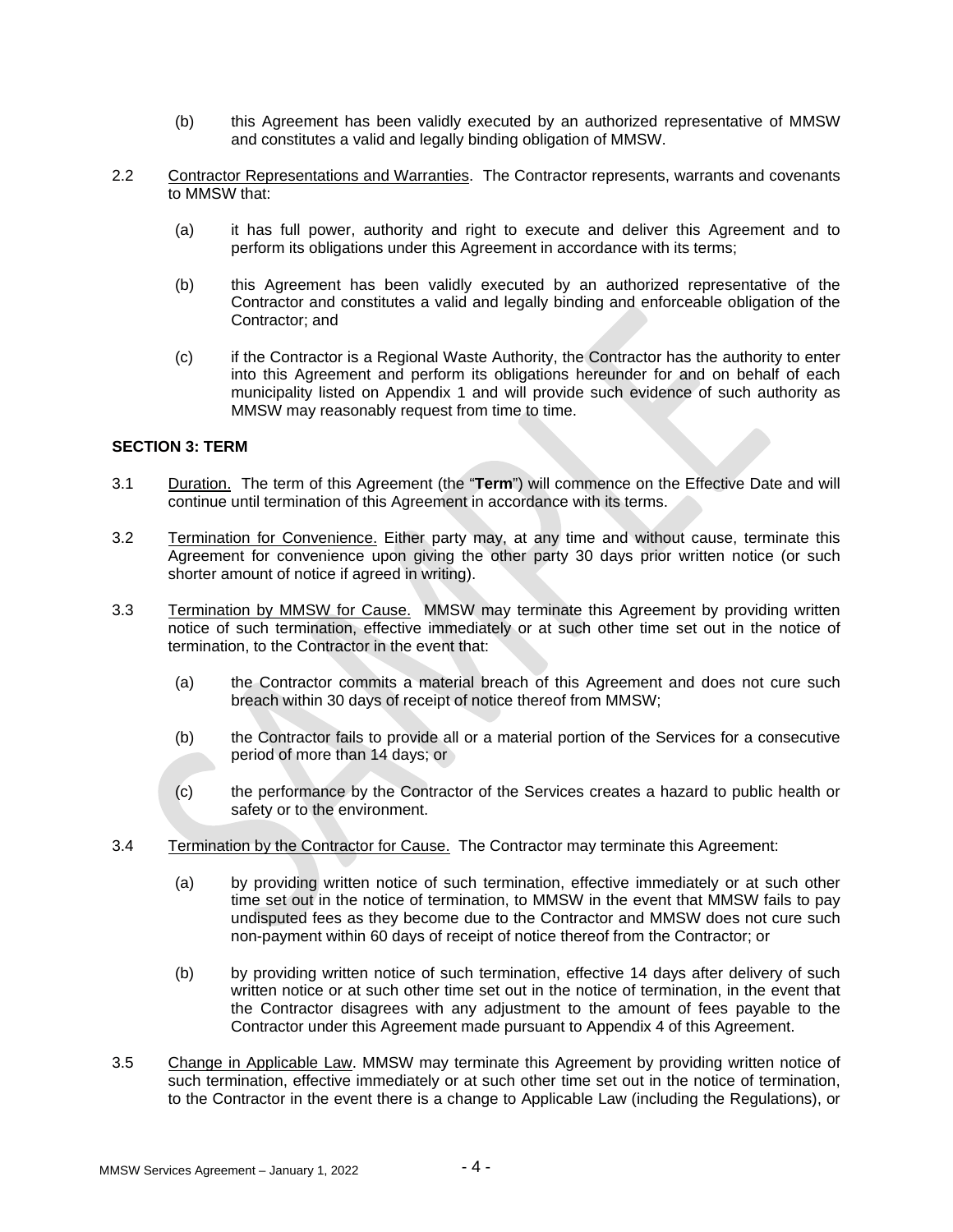any new plan (whether submitted by MMSW or any other person) is approved under the Regulations, that has a material impact on the rights and obligations of the parties hereto or the performance of the Services.

### **SECTION 4: SUB-CONTRACTOR**

- <span id="page-6-0"></span>4.1 Subject to MMSW's approval, the Contractor shall be permitted to delegate its responsibility to perform the Services to a Sub-Contractor. The Contractor shall make a request to delegate its responsibility to perform all or some of the Services by delivering to MMSW a duly completed and signed "Notice of Delegation" in the form attached hereto as Appendix 5 (the "**Notice of Delegation**") and such other information as MMSW may reasonably request (including without limitation evidence that the proposed Sub-Contractor has the ability, and has agreed, to perform such Services in accordance with the terms hereof). Without limiting the generality of the foregoing, the Notice of Delegation will:
	- (a) specify whether the responsibilities to be delegated to the Sub-Contractor include the responsibility to deliver the Reports the Contractor is otherwise required to deliver to MMSW pursuant to the terms of this Agreement; and
	- (b) include a representation and warranty that the Sub-Contractor has the ability, and has agreed in writing, to perform the Services delegated to the Sub-Contractor in accordance with the terms hereof.

MMSW shall confirm that the Sub-Contractor proposed by the Contractor is acceptable to MMSW by returning to the Contractor a counter-signed copy of such Notice of Delegation.

- 4.2 In the event that the Contractor delegates its responsibility to perform the Services to a Sub-Contractor pursuant to Section [4.1](#page-6-0) of this Agreement:
	- (a) the Contractor shall use reasonable best efforts (including through appropriate supervision and inspection) to cause the Sub-Contractor to perform the Services delegated to the Sub-Contractor in accordance with the terms hereof; and
	- (b) the Contractor shall remain the sole contact for MMSW; and
	- (c) the Contractor shall remain solely liable to MMSW for the performance or nonperformance of the Services or any breach of this Agreement and, for the avoidance of doubt, any failure of the Sub-Contractor to perform the Services delegated to the Sub-Contractor shall constitute a breach of such obligation by the Contractor.

# **SECTION 5: CONTRACTOR OBLIGATIONS**

- 5.1 Performance. Beginning on the Effective Date, the Contractor will perform the Services and otherwise fulfill its obligations hereunder honestly and in good faith, exercising reasonable skill, care and diligence, in accordance with recognized professional and industry standards, practices and methods, in a timely manner and in accordance with the terms and conditions of this Agreement, having regard for the concerns, needs, and interests of residents and the environment. Without limiting the generality of the foregoing, the Contractor shall adopt and implement a recycling program acceptable to MMSW which ensures that all or substantially all of the Residential WPP collected by the Contractor pursuant to this Agreement is delivered to a Recycling End-Market following collection.
- 5.2 Compliance with MMSW Policies and Procedures. The Contractor will comply at all times with the MMSW Policies and Procedures.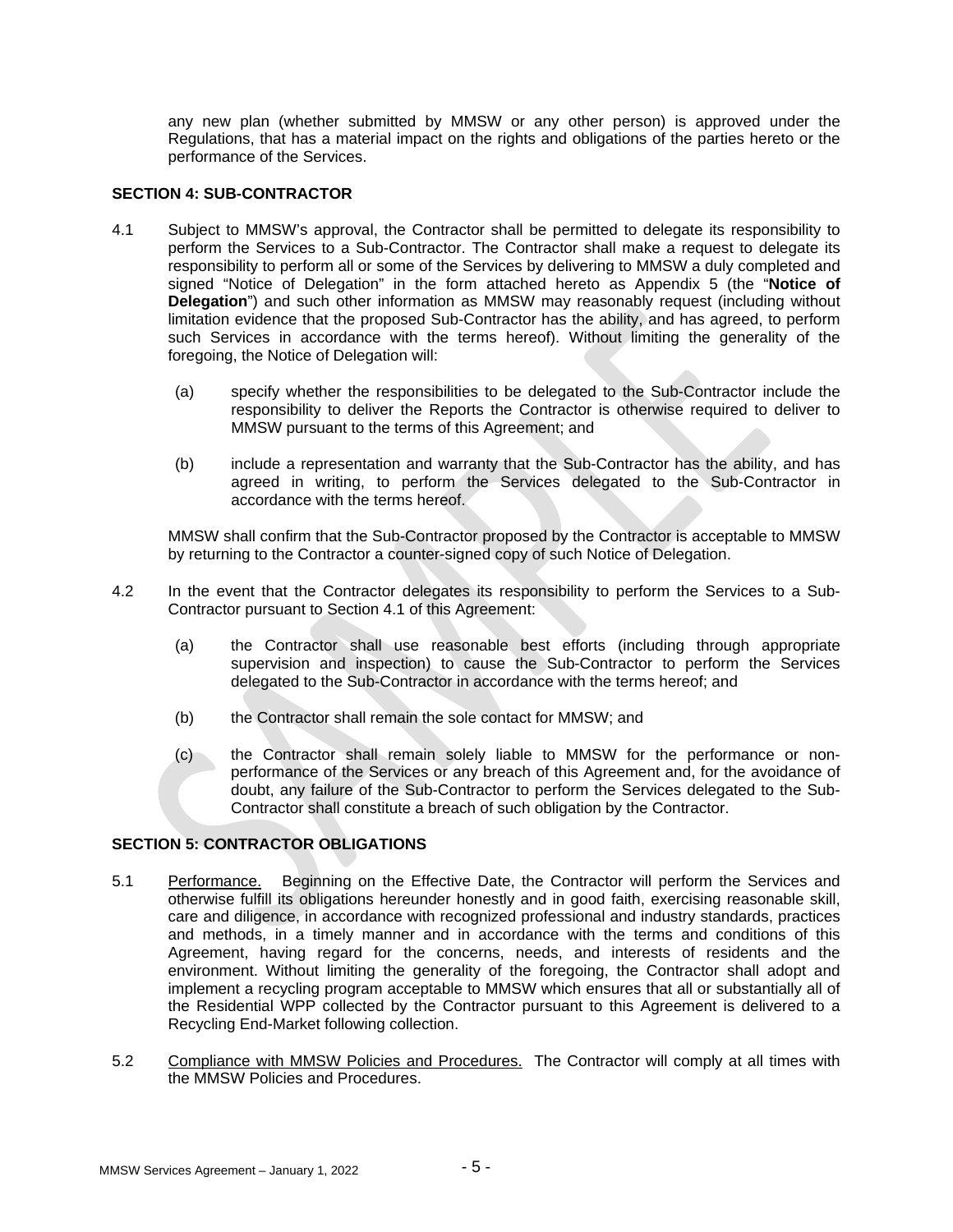- 5.3 Compliance with Applicable Law. The Contractor will perform its obligations under this Agreement in a manner that complies with all Applicable Law (including, without limitation, holding all permits, certificates and licenses required by Applicable Law for the performance of the Services).
- 5.4 Spillage. The Contractor will use its best efforts not to spill or discharge any WPP, liquid waste or oil during the performance of the Services. Any spillage or discharge of WPP, liquid waste or oil that occurs during the performance of the Services will be immediately cleaned up and removed by the Contractor at its sole cost and expense. The Contractor will keep accurate records of each material spillage or discharge of WPP, liquid waste or oil and will make such records available to MMSW on request. The Contractor acknowledges and agrees that it is solely responsible for any violations of Applicable Law that may result from any spillage or discharge of WPP, liquid waste or oil.
- 5.5 Employment and Training. The Contractor shall use commercially reasonable efforts to deliver the Services in a manner that utilizes persons, bodies or other entities that provide employment and training to persons with disabilities.

# **SECTION 6: MMSW OBLIGATIONS**

- <span id="page-7-0"></span>6.1 Payments for Services.
	- (a) Subject to adjustment in accordance with Section [6.1](#page-7-0)[\(b\),](#page-7-1) in consideration for the Services, MMSW will make the payments to the Contractor (or, if applicable, the Sub-Contractor) specified in Appendix 4.
	- (b) Once every two years or with such other frequency as MMSW may in its sole discretion consider appropriate, the amount paid to the Contractor for the performance of the Services will be reviewed and, if MMSW considers it appropriate, adjusted by MMSW in accordance with Section 4.4.5 of the Stewardship Plan.
- <span id="page-7-1"></span>6.2 Fee Exclusion. For the avoidance of doubt, MMSW shall not be required to make any payments to the Contractor in consideration for the Services except for payments made pursuant to Section [6.1](#page-7-0) of this Agreement. Without limiting the generality of the foregoing, MMSW shall not make any payments to the Contractor for expenses, costs of travel, personnel, fuel, equipment, or facilities relating to the performance of the Services or this Agreement.
- 6.3 Electronic Funds Transfer. MMSW will make payments to the Contractor via electronic funds transfer to a bank account specified by the Contractor in writing. If the Contractor has appointed a Sub-Contractor pursuant to Section [4.1](#page-6-0) of this Agreement, the Notice of Delegation shall specify whether MMSW shall direct payments directly to the Sub-Contractor via electronic funds transfer to a bank account specified by the Sub-Contractor in writing.
- 6.4 Suspension of Payment. Without prejudice to its right to terminate this Agreement pursuant to Section [3.3](#page-5-1) of this Agreement, MMSW may suspend or withhold payment to the Contractor in the event that the Contractor fails to comply with the MMSW Policies and Procedures or any other term of this Agreement, including without limitation it reporting obligations under [Section](#page-7-2) 7 of this Agreement, and fails to cure such non-compliance within 30 days.

# <span id="page-7-2"></span>**SECTION 7: REPORTING AND AUDIT**

7.1 Record Keeping. During the Term and for three years thereafter (or such longer period as may be required by Applicable Law) or the date all disputes or other matters relating to this Agreement are resolved, the Contractor will keep and maintain complete and accurate data, records, and documents relating to the performance of the Services and compliance with the Contractor's obligations under this Agreement.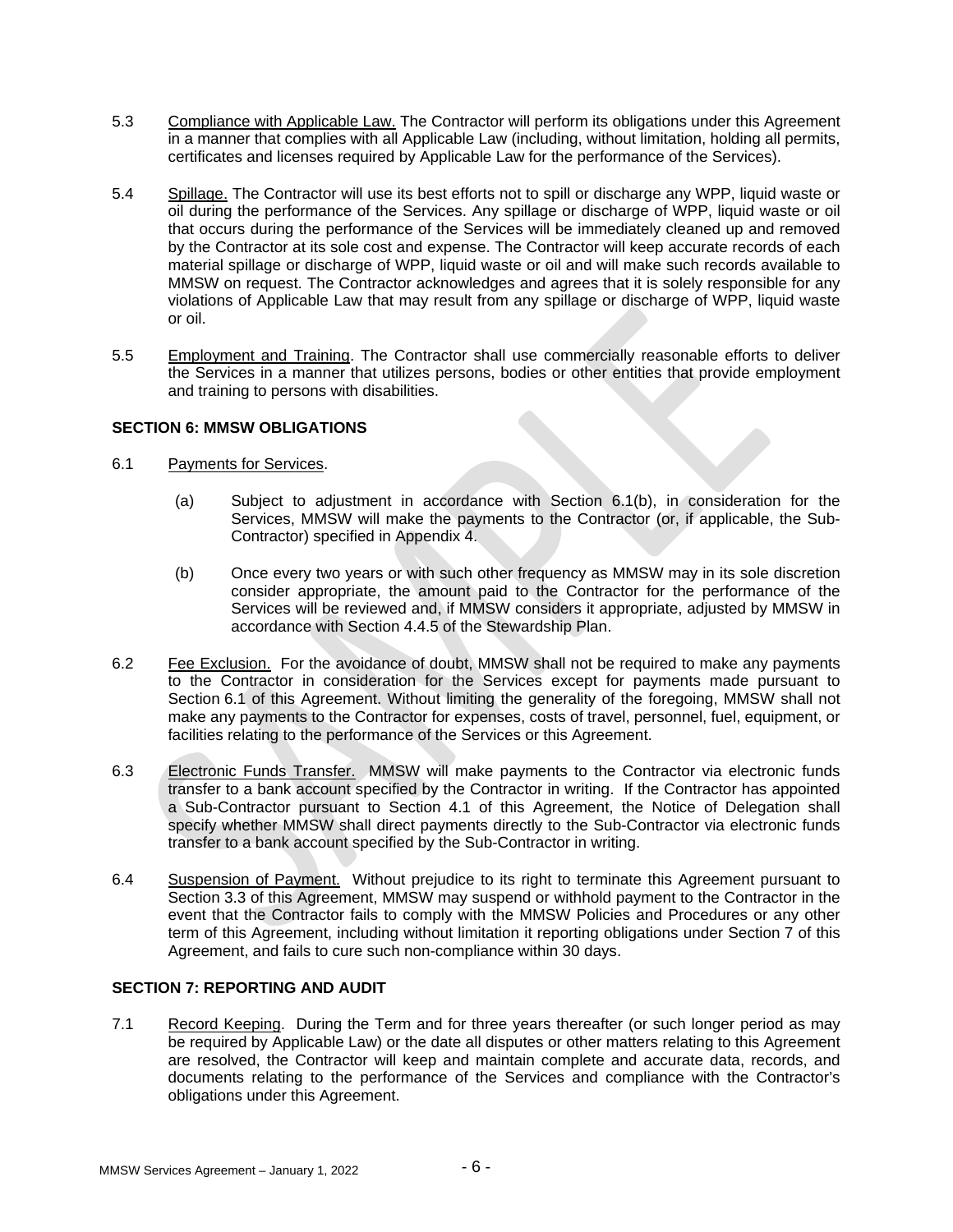### <span id="page-8-0"></span>7.2 Reporting.

- (a) During the term, the Contractor will provide MMSW with:
	- (i) all reports and other information set forth in Appendix 3;
	- (ii) such reports or information with respect to performance of the Services as MMSW may reasonably request in order to monitor compliance by the Contractor with its obligations hereunder;
	- (iii) such reports or information as MMSW may reasonably request in order to determine the amount of Residential WPP and ICI WPP collected by the Contractor from Curbside Households or at Depots in the Service Area; and:
		- A. For purposes of determining the total tonnes of Residential WPP collected from Curbside Households (including without limitation for the purpose of complying with its reporting obligations to the Saskatchewan Ministry of Environment under Applicable Law), the amount of Residential WPP collected will be determined on a proportionate basis based on (x) the number of ICI Locations in the Service Area as a percentage of (y) the aggregate number of Curbside Households and ICI Locations in the Service Area. The Contractor must provide complete and accurate information to MMSW with respect to the number of Curbside Households and ICI Locations in the Service Area; and
		- B. For purposes of determining the amount of Residential WPP collected at Depots (including without limitation for the purpose of complying with its reporting obligations to the Saskatchewan Ministry of Environment or under Applicable Law), the parties shall assume that 20% of WPP collected from Depots is ICI WPP; provided, however, that MMSW may adopt a different methodology for determining the amount of Residential WPP collected at a particular Depot if it determines, acting reasonably, that the amount of ICI WPP collected at a particular Depot is more or less than 20% of WPP collected from such Depot. In addition, the Contractor may apply to have the ICI Amount for a particular depot adjusted if the Contractor:
			- (1) adopts policies consistent with Appendix C of the Stewardship Plan to ensure that WPP from ICI sources is not collected at the applicable depot and provides supporting documentation to MMSW with respect to the implementation and enforcement of such policies; or
			- (2) provides evidence in accordance with Appendix C of the Stewardship Plan that less than 20% of WPP collected at the applicable depot is from ICI sources.
	- (iv) such reports or information as MMSW may reasonably request in order to comply with its reporting obligations to the Saskatchewan Ministry of Environment or under Applicable Law.
- (b) The Contractor will provide to MMSW such emissions data as MMSW may reasonably require in order to comply with its obligation to track and measure greenhouse gas emissions associated with the collection and recycling of WPP by the Contractor pursuant to Section 4.6.2 of the Stewardship Plan.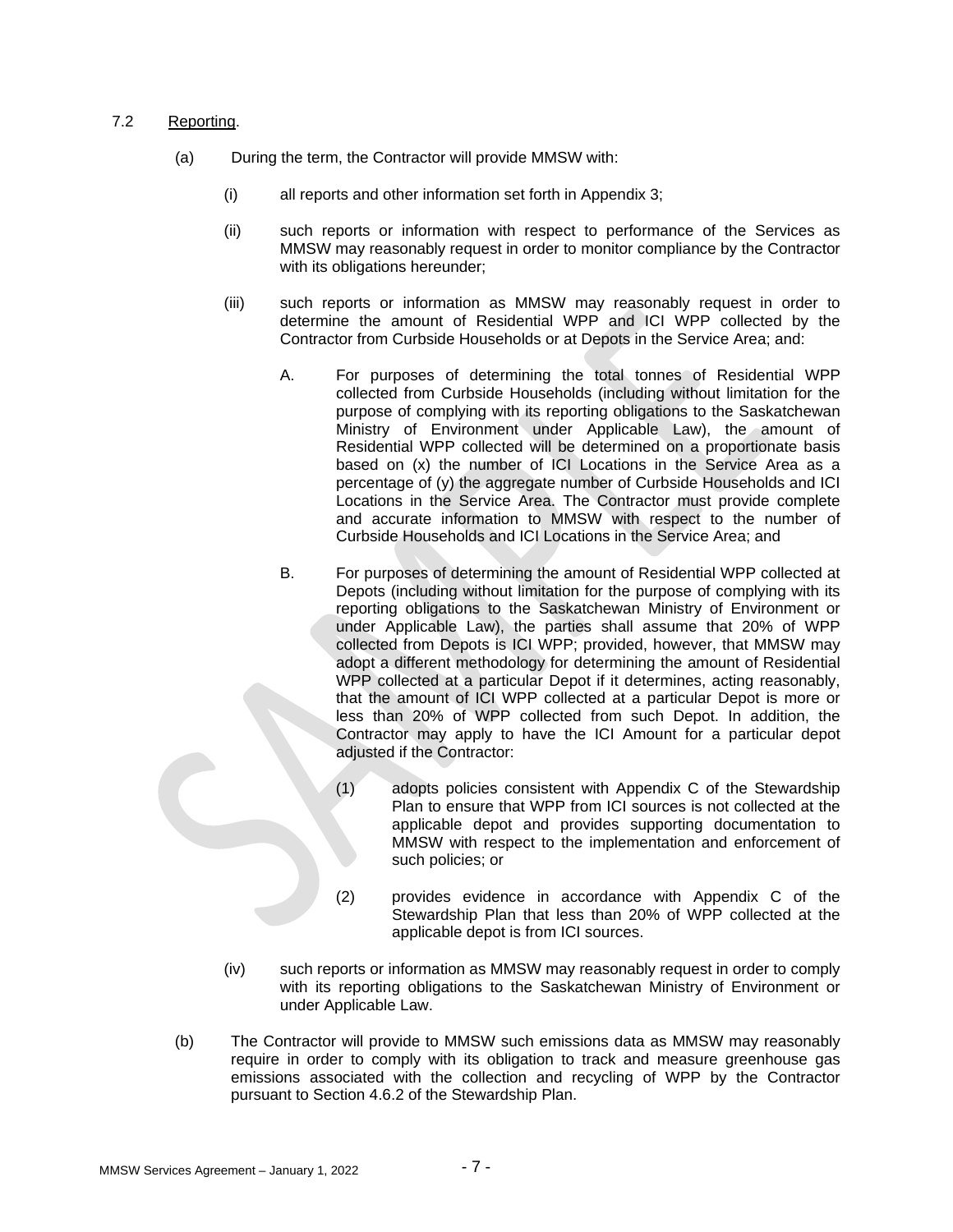# <span id="page-9-1"></span>7.3 Audit.

- (a) During the Term, MMSW (or its audit representative) will have the right, upon reasonable prior written notice to the Contractor, to audit and inspect any site, vehicle or equipment used by the Contractor (or, if applicable, the Sub-Contractor) to provide the Services and any data, records, documentation and other information of the Contractor (or, if applicable, the Sub-Contractor) relating to this Agreement or the performance of the Services hereunder, in each case in order to monitor compliance by the Contractor with its obligations hereunder or to verify the amount of Residential WPP collected by the Contractor or otherwise comply with its reporting obligations to the Saskatchewan Ministry of Environment or under Applicable Law.
- (b) Without limiting any other audit right, during the Term, MMSW (or its audit representative) may conduct composition studies, without notice, of any materials collected, transported, processed or otherwise handled under this Agreement at any stage of the Services and regardless of the location of such materials.
- (c) The Contractor will co-operate with and provide to MMSW (or its audit representative) such reasonable assistance as MMSW (or its audit representative) requires in order to exercise the audit rights set out in this Section [7.3.](#page-9-1) If the Contractor has appointed a Sub-Contractor pursuant to Section [4.1](#page-6-0) of this Agreement, the Contractor will ensure that the Sub-Contractor provides MMSW (or its audit representative) such reasonable assistance as MMSW (or its audit representative) requires in order to exercise the audit rights set out in this Section [7.3.](#page-9-1)

# **SECTION 8: INDEMNITY**

8.1 Indemnity. The Contractor will indemnify and save harmless MMSW and its affiliates, and its and their respective directors, officers, contractors, employees, volunteers and agents, from and against any and all manner of actions or causes of action, damages, costs, losses or expenses of whatever kind which may directly or indirectly result or arise out of any act or omission of the Contractor, or any of its contractors, employees, volunteers and agents, in relation to this Agreement or the performance of the Services, including without limitation any loss of life, personal injury and/or damage to property or the environment in any way related to the performance or non-performance of the Services.

# **SECTION 9: PROPRIETARY RIGHTS**

- 9.1 Collected WPP. Except as otherwise agreed to by the parties in writing, all WPP collected by the Contractor will belong to the Contractor from the time of collection.
- 9.2 Work Product. Except as otherwise agreed to by the parties in writing, the Work Product delivered to MMSW pursuant to and in accordance with this Agreement will be owned by MMSW and may be used by MMSW for any purpose.

# **SECTION 10: CONFIDENTIALITY**

<span id="page-9-0"></span>10.1 Confidentiality. The Receiving Party will: (i) take all measures reasonably required to maintain the confidentiality and security of the Confidential Information of the Disclosing Party; (ii) not use or reproduce Confidential Information for any purpose, other than as reasonably required to exercise or perform its rights or obligations under this Agreement; (iii) not disclose any Confidential Information other than to employees, agents or subcontractors of the Receiving Party (the "**Representatives**") to the extent, and only to the extent, they have a need to know the Confidential Information in order for the Receiving Party to exercise its rights or perform its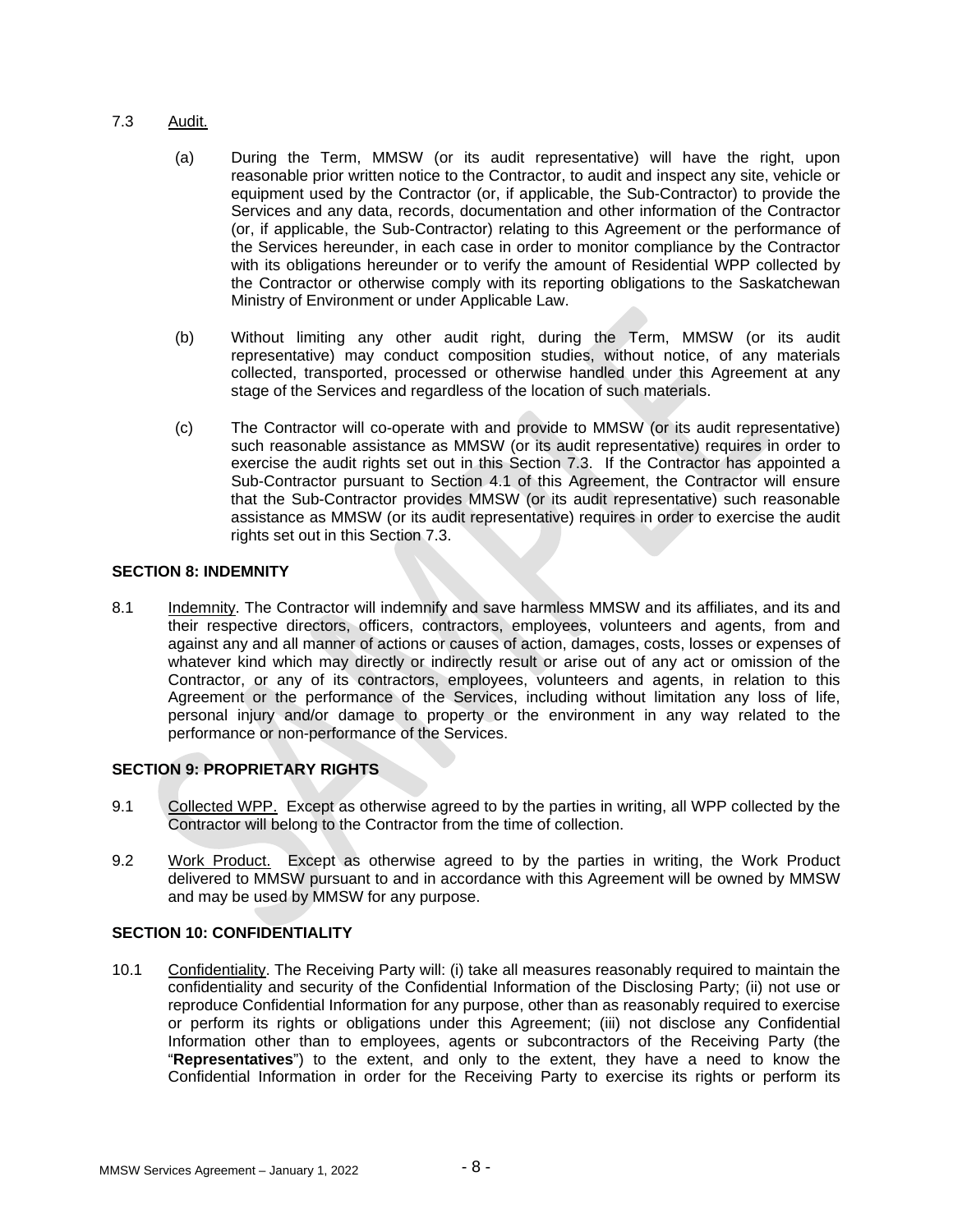obligations under this Agreement; and (iv) be responsible for any breach of this Agreement by any of its Representatives.

10.2 Legal Requirement. Notwithstanding Section [10.1](#page-9-0) of this Agreement, the Receiving Party may disclose Confidential Information of the Disclosing Party to the extent required by a court of competent jurisdiction or other governmental authority or otherwise as required by Applicable Law.

### **SECTION 11: DISPUTE RESOLUTION**

- <span id="page-10-0"></span>11.1 Disputes. Any dispute that touches upon the validity, construction, meaning, performance or effect of this Agreement or the rights or liabilities of the parties or any matter arising out of, or in connection with, this Agreement (a "**Dispute**"), between MMSW and the Contractor will be addressed as follows:
	- (a) Senior representatives of the parties will attempt in good faith to resolve the Dispute within 15 days after the Dispute first arises or such longer period as the parties may otherwise agree.
	- (b) If the Dispute is not resolved pursuant to clause (a) within 15 days after the Dispute first arises, the parties will attempt in good faith to resolve the dispute with the assistance of a third party facilitator within a further 15 days or such longer period as the parties may otherwise agree. The third-party facilitator will be jointly selected by the parties acting reasonably.
	- (c) If the Dispute is not resolved pursuant to clause (b) within such further 15 day period, either party may escalate the Dispute to non-binding third party mediation within a further 60 day or such longer period as the parties may otherwise agree. The mediation will take place at a time and place mutually agreed upon by the parties and will be led by a third party mediator jointly selected by the parties acting reasonably. If the parties cannot agree upon a third party mediator, the third party mediator will be selected by MMSW in its sole discretion.
	- (d) If the Dispute is not resolved pursuant to clause (c) within such further 60 day period, the Dispute will be conclusively settled by means of private and confidential binding arbitration, to the exclusion of courts of law. The decision of the arbitrator will be final and binding on the parties and will not be subject to appeal on any grounds whatsoever, and will be enforceable against MMSW and the Contractor, as the case may be. The arbitration will take place at a time and place mutually agreed upon by the parties and will be led by an arbitrator jointly selected by the parties acting reasonably. If the parties cannot agree upon an arbitrator, the arbitrator will be determined pursuant to *The Arbitration Act, 1992* (Saskatchewan), as amended.

Notwithstanding anything to the contrary in this Section [11.1,](#page-10-0) either party may start litigation proceedings in a court of law at any time for an application for a temporary restraining order or other form of injunctive relief and each party hereby attorns to the non-exclusive jurisdiction of the courts of the Province of Saskatchewan for such a purpose.

# **SECTION 12: GENERAL PROVISIONS**

12.1 Assignment. This Agreement may not be assigned by either party, in whole or in part, without the other party's prior written consent, except that MMSW may assign this Agreement without the Contractor's consent to: (a) a person with an approved plan under the Regulations; (b) a person who otherwise has obligations similar to those of MMSW; or (c) a successor to MMSW under a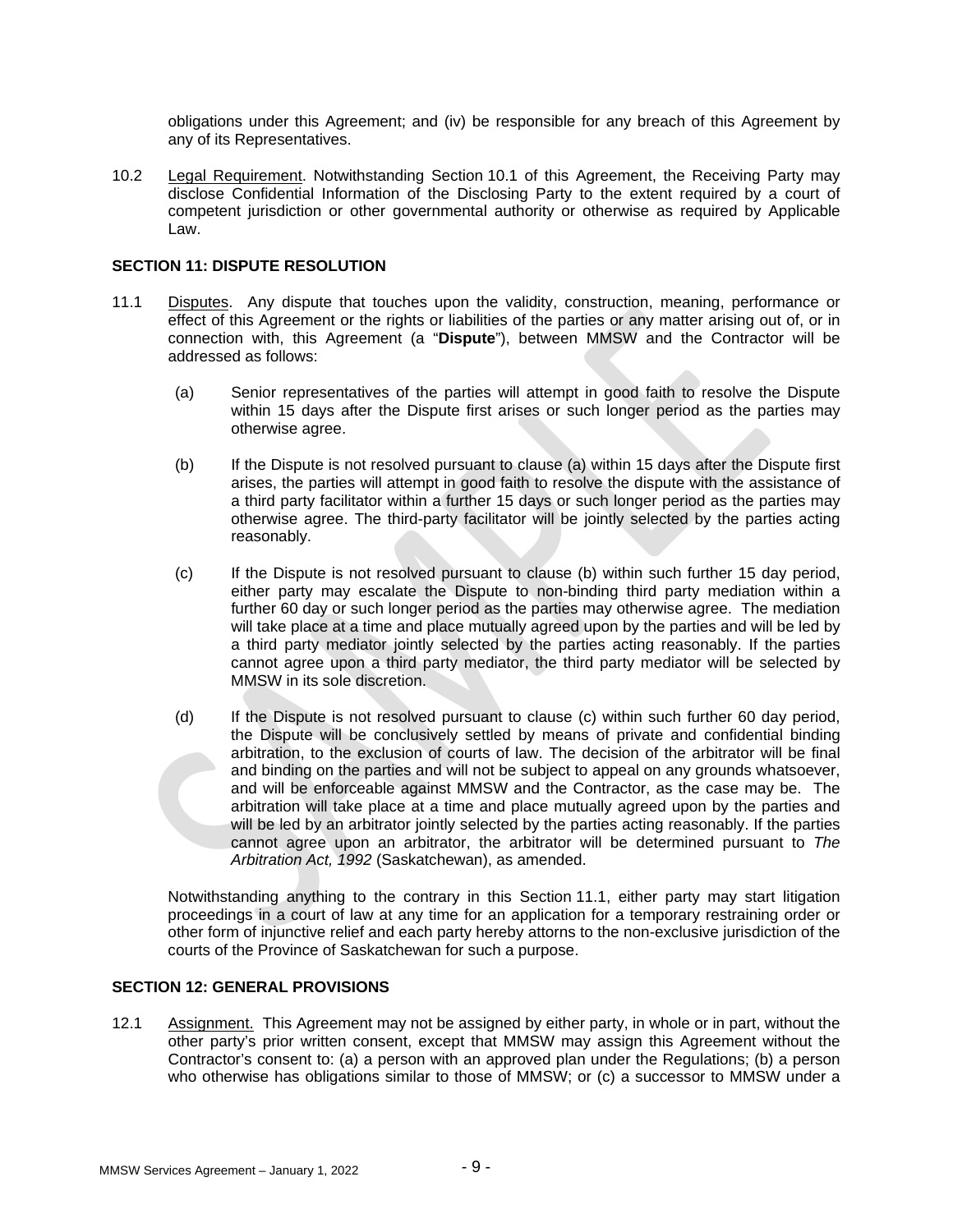corporate reorganization of MMSW. Any attempt by a party to assign all or any part of this Agreement without prior written consent (where such consent is required) is void.

- 12.2 Severability. If any provision of this Agreement is determined by a court of competent jurisdiction to be invalid, illegal or unenforceable in any respect, such determination will not impair or affect the validity, legality or enforceability of the remaining provisions hereof, and each provision is hereby declared to be separate, severable and distinct. To the extent that any such provision is found to be invalid, illegal or unenforceable, the parties hereto will act in good faith to substitute for such provision, to the extent possible, a new provision with content and purpose as close as possible to the provision so determined to be invalid, illegal or unenforceable.
- 12.3 Governing Law. This Agreement will be governed by and construed in accordance with the laws of the Province of Saskatchewan and the laws of Canada applicable therein without regard to conflicts of law that would apply a different body of law. The parties hereby irrevocably attorn to the non-exclusive jurisdiction of the courts of the Province of Saskatchewan for any legal proceedings arising out of this Agreement or the performance of the obligations hereunder.
- 12.4 Notices. All notices, requests or demands made pursuant to this Agreement will be made in writing, in the English language, and will be deemed duly given: (i) when delivered by hand; (ii) when sent by facsimile or e-mail; (iii) on the designated day of delivery, when delivered by express overnight courier with a reliable system for tracking delivery; or (iv) six (6) days after the day of mailing, when mailed by Canada Post, registered or certified mail, return receipt requested and postage prepaid. Notices, requests or demands shall be delivered to the Contractor in accordance with the information set forth on the cover page. Notices, requests or demands shall be delivered to MMSW at:

Multi-Material Stewardship Western Inc. 401-333 3rd Avenue North Saskatoon, SK S7K 2M2

Attn: Director, Field Services

Email: [info@multimaterialsw.ca](mailto:info@multimaterialsw.ca) Fax: 306-546-0478

- 12.5 Waiver. A waiver of any provision of this Agreement will only be valid if provided in writing and will only be applicable to the specific incident and occurrence so waived. The failure by either party to insist upon the strict performance of this Agreement, or to exercise any right hereunder, will not act as a waiver of any right, promise or term, which will continue in full force and effect.
- 12.6 Amendment. This Agreement may only be amended by written agreement duly executed by authorized representatives of the parties (it being understood, for the avoidance of doubt, that the Stewardship Plan or the MMSW Policies and Procedures may be amended at any time by MMSW, subject to receipt of any required governmental approvals).
- 12.7 Entire Agreement. This Agreement will constitute the entire agreement between the parties with respect to the subject matter hereof and will replace all prior promises or understandings, oral or written (including, if applicable, any prior services agreement between the Contractor and MMSW). There is no representation, warranty, collateral term or condition or collateral agreement affecting this Agreement, other than as expressed in writing in this Agreement.
- 12.8 Counterparts. This Agreement may be executed in any number of counterparts, each of which will be deemed to be an original and all of which taken together will be deemed to constitute one and the same instrument. Delivery of an executed signature page to this Agreement by any party by electronic transmission will be as effective as delivery of a manually executed copy of the Agreement by such party.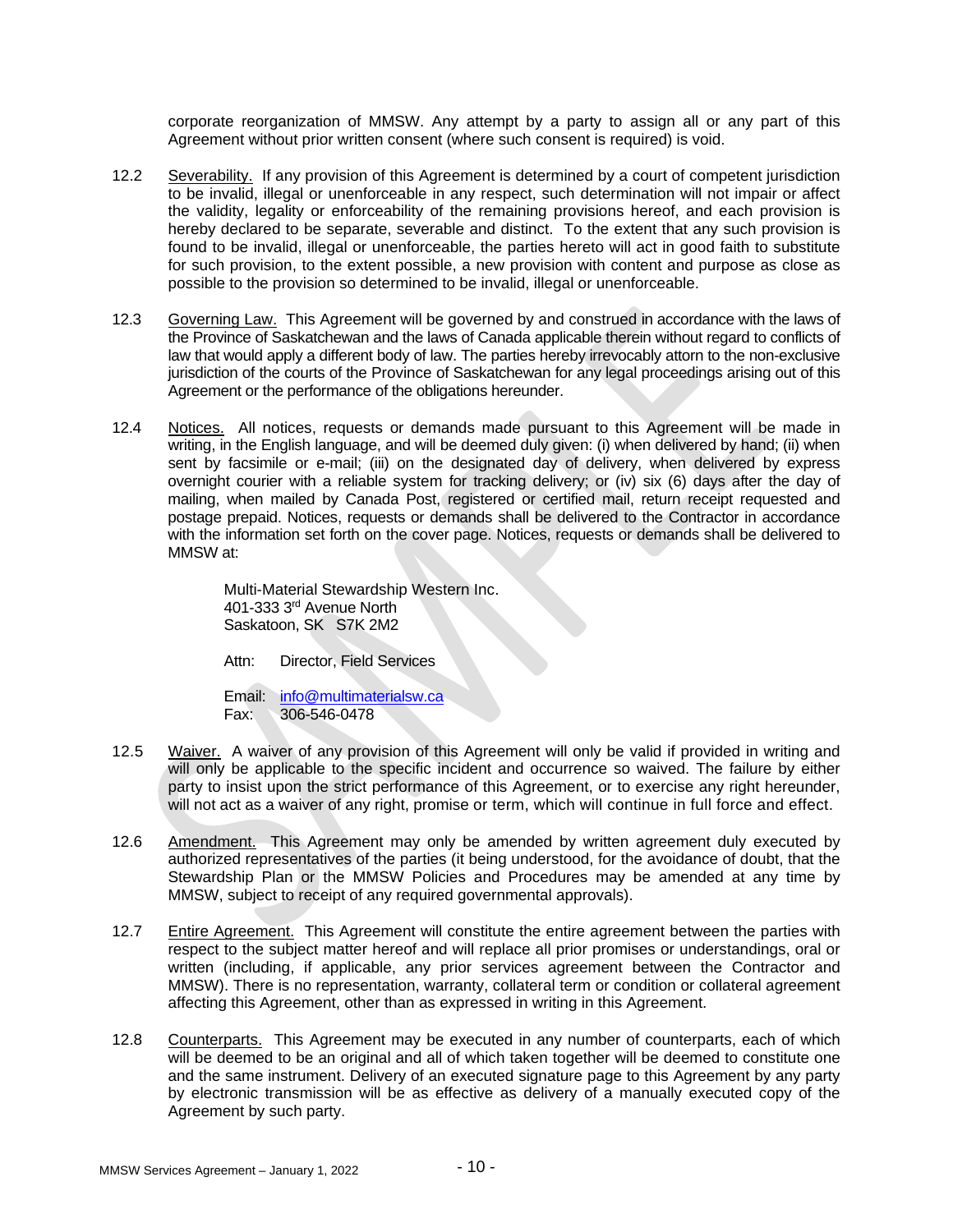# **Service Area Information**

| <b>Municipality/First Nation</b> | (A)<br># of Curbside<br><b>Households</b> | $(B)$<br># of ICI<br><b>Locations</b> | (C)<br># of Depot Only<br>Households | $[(A)+(C)]$<br>Total Number of<br><b>Serviced</b><br><b>Households</b> |
|----------------------------------|-------------------------------------------|---------------------------------------|--------------------------------------|------------------------------------------------------------------------|
|                                  |                                           |                                       |                                      |                                                                        |
|                                  |                                           |                                       |                                      |                                                                        |
|                                  |                                           |                                       |                                      |                                                                        |
|                                  |                                           |                                       |                                      |                                                                        |
|                                  |                                           |                                       |                                      |                                                                        |
|                                  |                                           |                                       |                                      |                                                                        |
|                                  |                                           |                                       |                                      |                                                                        |
|                                  |                                           |                                       |                                      |                                                                        |
|                                  |                                           |                                       |                                      |                                                                        |
|                                  |                                           |                                       |                                      |                                                                        |
|                                  |                                           |                                       |                                      |                                                                        |
|                                  |                                           |                                       |                                      |                                                                        |
|                                  |                                           |                                       |                                      |                                                                        |
|                                  |                                           |                                       |                                      |                                                                        |
|                                  |                                           |                                       |                                      |                                                                        |
|                                  |                                           |                                       |                                      |                                                                        |
|                                  |                                           |                                       |                                      |                                                                        |
|                                  |                                           |                                       |                                      |                                                                        |
|                                  |                                           |                                       |                                      |                                                                        |
|                                  |                                           |                                       |                                      |                                                                        |
|                                  |                                           |                                       |                                      |                                                                        |
|                                  |                                           |                                       |                                      |                                                                        |
|                                  |                                           |                                       |                                      |                                                                        |
|                                  |                                           |                                       |                                      |                                                                        |
|                                  |                                           |                                       |                                      |                                                                        |
|                                  |                                           |                                       |                                      |                                                                        |
|                                  |                                           |                                       |                                      |                                                                        |
|                                  |                                           |                                       |                                      |                                                                        |
|                                  |                                           |                                       |                                      |                                                                        |
|                                  |                                           |                                       |                                      |                                                                        |
| <b>GRAND TOTAL</b>               |                                           |                                       |                                      |                                                                        |
|                                  |                                           |                                       |                                      |                                                                        |

Confirmed and agreed as of

**MULTI-MATERIAL STEWARDSHIP WESTERN INC.**

Executive Director, Western Canada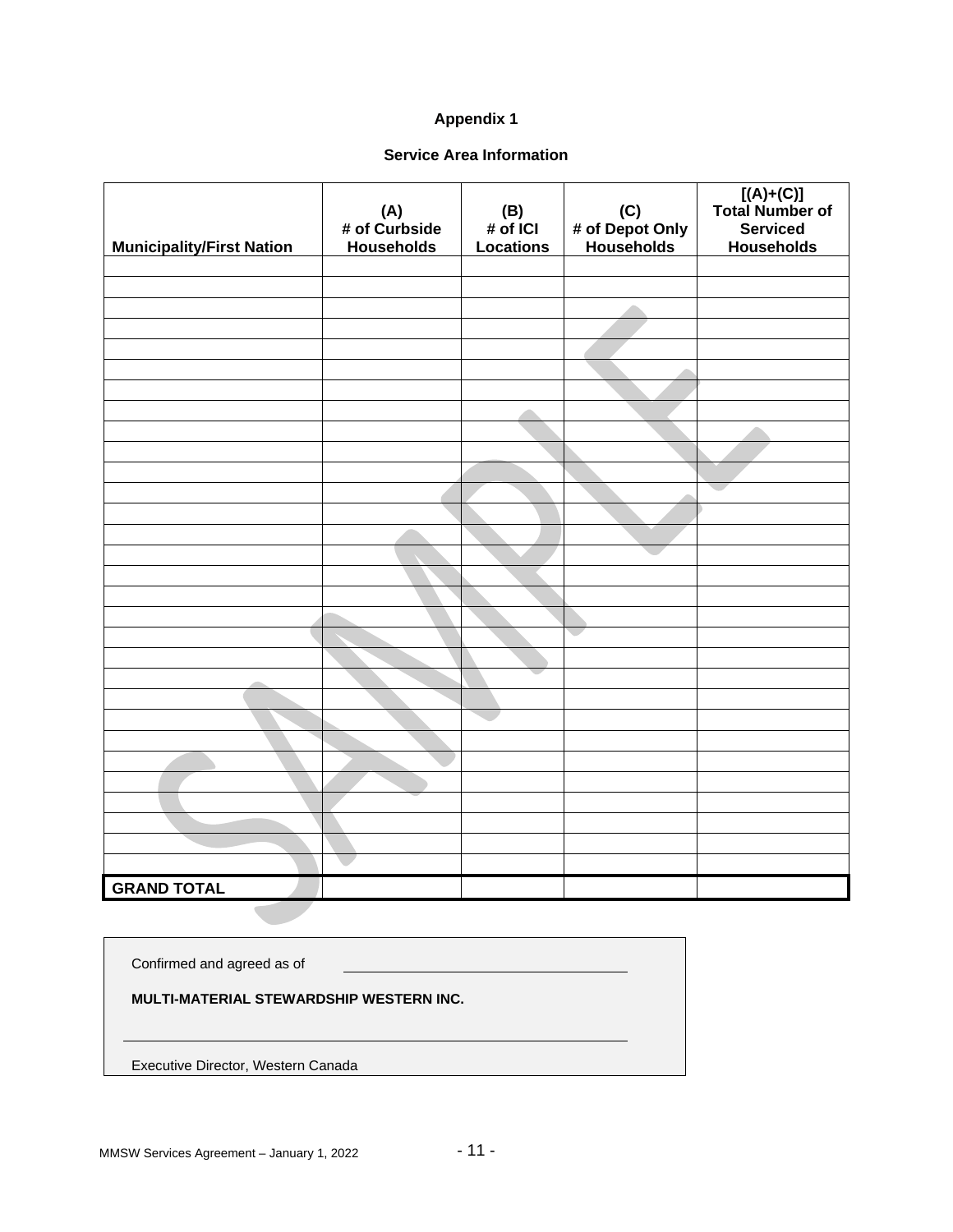### **MMSW Policies and Procedures**

### **Policies and Procedures for Household Collection Services**

The Contractor shall ensure that:

- WPP in the following categories is collected from residents in the Service Area:
	- Packaging as defined in Clause 2(1)(e) of *The Household Packaging and Paper Stewardship Program Regulations* supplied by MMSW Members; and
	- Paper as defined in Clause 2(1)(f) of *The Household Packaging and Paper Stewardship Program Regulations* supplied by MMSW Members.
- Packaging that contains hazardous or special waste is not accepted in the WPP collection system.
- Residents are informed that items that are not packaging or paper are not accepted in the WPP collection system and collectors ensure that these items do not represent more than 3% of the WPP collected by the Contractor from Curbside Households.
- All collected Residential WPP is accounted for under the WPP program and may not be directed for separate management outside of the WPP product management program.
- WPP is collected and stored in a manner that maximizes material quality and commodity revenue.
- WPP collection occurs on a regular schedule on the same day and as close to a consistent time as possible.
- Collection containers provided to residents provide sufficient volume to accommodate generation within the context of collection frequency and shall not limit participation and WPP capture.
- Limits are not placed on the volume of WPP accepted from residents, except in the case where the WPP is considered to be ICI WPP.
- Residents receive uninterrupted collection service with the exception of statutory holidays.
- Residents are regularly informed about how to participate in the collection service.
- WPP collection services are delivered in a manner that contributes to a positive view of WPP recycling and encourages continued participation by residents.
- Collection vehicles
	- Are maintained in a satisfactory condition and have appropriate safety markings in accordance with current statutes, rules and regulations.
	- Are operated in compliance with all rules of the road including weight-related laws and regulations, such as axle bridging and loading requirements.
	- Are operated in compliance with applicable federal, provincial, local government laws, statutes, rules, regulations or ordinances, including those of agencies having jurisdiction over any aspect of the collection of WPP.
	- Are permitted as required by local, provincial or federal governments or any other regulatory body required in order to collect WPP.
	- Are operated in compliance with all environmental standards and regulations including local government noise bylaws.
	- Are operated in compliance with the *Workers Compensation Act, 2013* (Saskatchewan) and all worker health and safety requirements and shall provide a safe working environment.
	- Are operated with the following insurance coverage:
		- Automobile liability insurance coverage with a minimum combined single limit for bodily injury and property damage of \$5,000,000 per accident;
		- Commercial general liability insurance coverage with limits no less than \$5,000,000 each occurrence and \$5,000,000 general aggregate;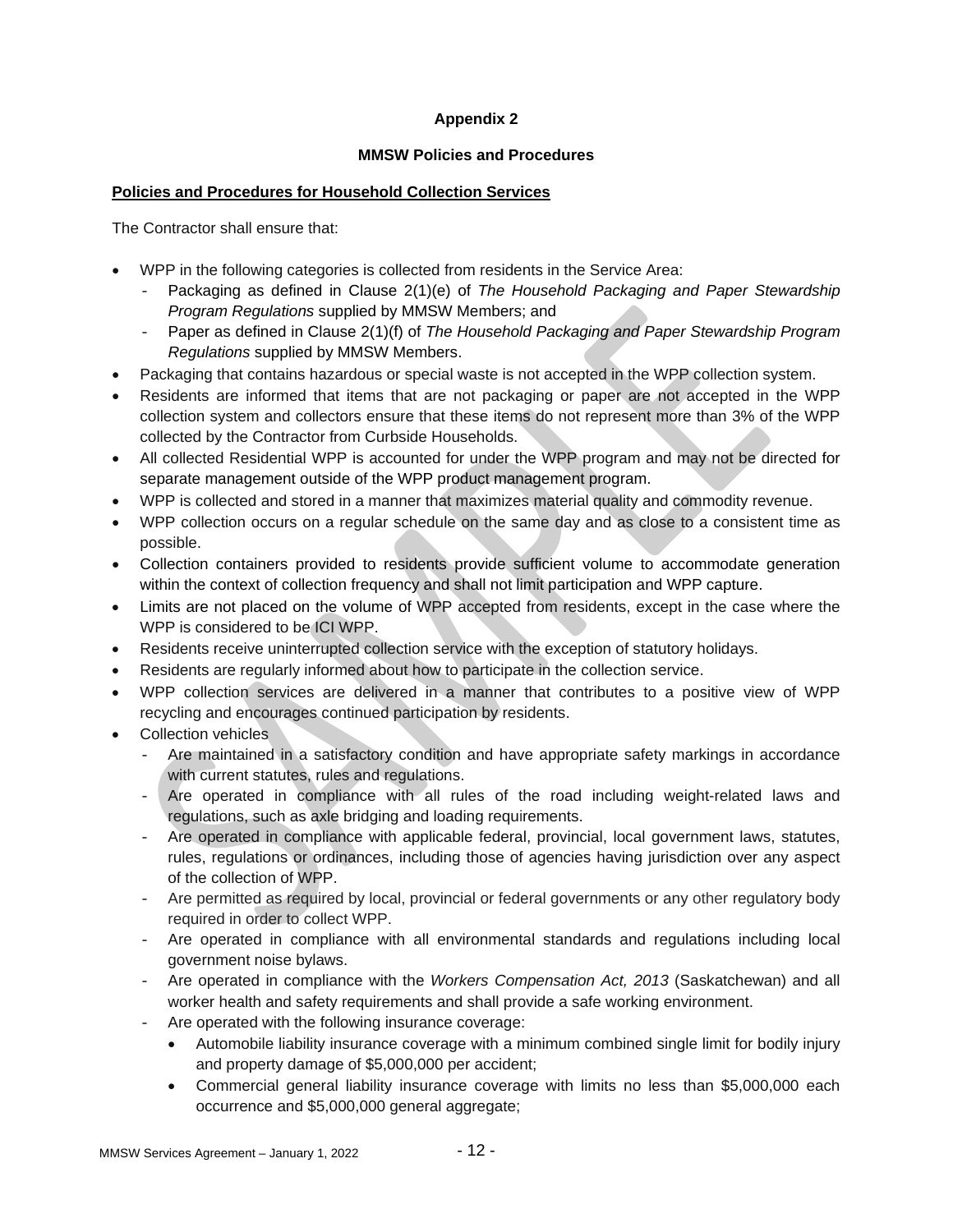- Workers Compensation coverage as required by the *Workers Compensation Act, 2013*  (Saskatchewan); and
- Pollution liability insurance with limits no less than \$3,000,000 each occurrence and \$3,000,000 annual aggregate.

# **Policies and Procedures for Depot Collection Services**

The Contractor shall ensure:

- WPP in the following categories is accepted from residents:
	- Packaging as defined in Clause 2(1)(e) of *The Household Packaging and Paper Stewardship Program Regulations* supplied by MMSW Members; and
	- Paper as defined in Clause 2(1)(f) of *The Household Packaging and Paper Stewardship Program Regulations* supplied by MMSW Members.
- ICI WPP is kept separate from Residential WPP and is not included in tonnes of WPP reported under the product management program.
- Packaging that contains hazardous or special waste is not accepted in the WPP collection system.
- Residents are informed that items that are not packaging or paper are not accepted in the WPP collection system and collectors ensure that these items do not represent more than 3% of the WPP collected by the Contractor at Depots.
- All collected Residential WPP is accounted for under the WPP program and may not be directed for separate management outside of the WPP product management program.
- WPP is collected and stored in a manner that maximizes material quality and commodity revenue.
- Limits are not placed on the volume of WPP accepted from residents, except in the case where the WPP is considered to be ICI WPP.
- Residents are regularly informed about how to utilize the depot collection service.
- WPP depot collection services are delivered in a manner that contributes to a positive view of WPP recycling and encourages continued participation by residents.
- Depots:
	- Are maintained in a satisfactory condition and have appropriate safety signage in accordance with current statutes, rules and regulations.
	- Are operated in compliance with applicable federal, provincial, local government laws, statutes, rules, regulations or ordinances, including those of agencies having jurisdiction over any aspect of the collection of WPP.
	- Are permitted as required by local, provincial or federal governments or any other regulatory body required in order to collect WPP.
	- Are operated in compliance with all environmental standards and regulations including local government noise bylaws.
	- Are operated in compliance with the *Workers Compensation Act*, *2013* (Saskatchewan) and all worker health and safety requirements and shall provide a safe working environment.
	- Are operated with the following insurance coverage:
		- Commercial general liability insurance coverage with limits no less than \$5,000,000 each occurrence and \$5,000,000 general aggregate;
		- Workers Compensation coverage as required by the *Workers Compensation Act, 2013*  (Saskatchewan); and
		- Pollution liability insurance with limits no less than \$3,000,000 each occurrence and \$3,000,000 annual aggregate.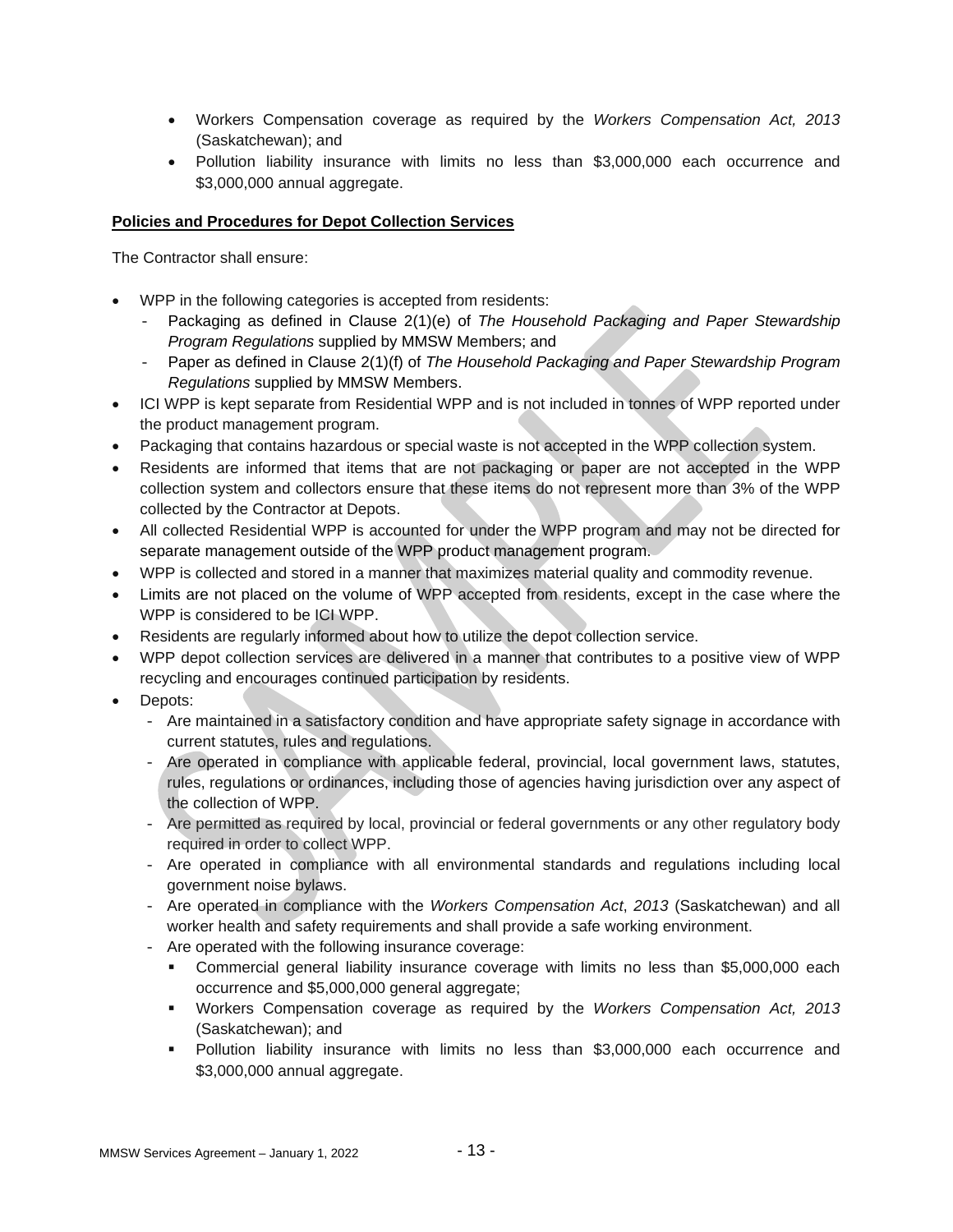# **Policies and Procedures for Processing Services**

The Contractor shall ensure:

- All collected Residential WPP is accounted for under the WPP program and WPP may not be directed for separate management outside of the WPP product management program.
- WPP is received and stored in a manner that maximizes material quality.
- WPP is processed and marketed in a timely, efficient and diligent manner.
- WPP is processed to meet Recycling End-Market specifications, maximize the quantity of WPP shipped to Recycling End-Markets and minimize the quantity of Residue requiring disposal.
- The quantity of Residential WPP collected by the Contractor which is directed to disposal does not represent more than 10% of such Residential WPP including Residue.
- WPP is marketed to Recycling End-Markets to maximize commodity revenue received.
- Non-WPP received and Residue from processing WPP are disposed in a facility that is operated in compliance with applicable provincial, local government laws, statutes, rules, regulations or ordinances.
- WPP processing services are delivered in a manner that utilizes persons, bodies or other entities that provide employment and training to persons with disability and operate efficient and effective programs where this is determined to be practical, effective, efficient and without risk to the persons involved or other processing staff.
- Processing facilities
	- Are maintained in a satisfactory condition and have appropriate safety signage in accordance with current statutes, rules and regulations.
	- Are operated in compliance with applicable federal, provincial, local government laws, statutes, rules, regulations or ordinances, including those of agencies having jurisdiction over any aspect of the collection of WPP.
	- Are permitted as required by local, provincial or federal governments or any other regulatory body required in order to collect WPP.
	- Are operated in compliance with all environmental standards and regulations including local government noise bylaws.
	- Are operated in compliance with the *Workers Compensation Act, 2013* (Saskatchewan) and all worker health and safety requirements and shall provide a safe working environment.
	- Are operated with the following insurance coverage:
		- Commercial general liability insurance coverage with limits no less than \$5,000,000 each occurrence and \$5,000,000 general aggregate;
		- Workers Compensation coverage as required by the *Workers Compensation Act, 2013*  (Saskatchewan); and
		- Pollution liability insurance with limits no less than \$3,000,000 each occurrence and \$3,000,000 annual aggregate.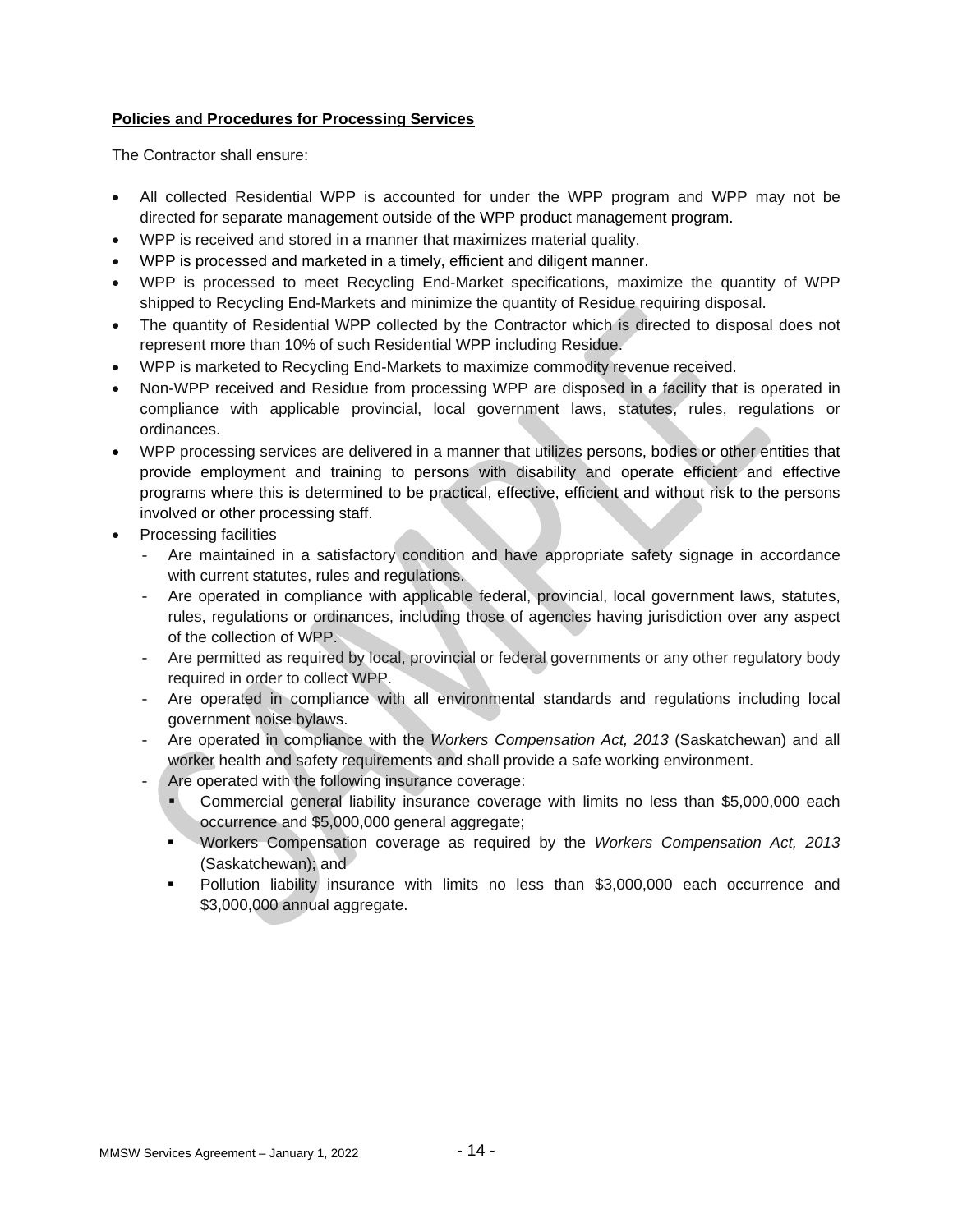### **Reporting**

The Contractor shall report<sup>[1](#page-16-0)</sup> the following information to MMSW. All such information shall be complete and accurate, and shall include such supporting documentation as MMSW may reasonably request from time-to-time.

# Annual Information

- The following information no later than June 30 of each calendar year:
	- The number of Curbside Households in the Service Area.
	- The number of Depot Only Households in the Service Area.
	- The population of the Service Area (or, if the Contractor is a Regional Waste Authority, each municipality or other region in the Service Area).
	- The number of WPP material streams collected and the types of packaging and paper included in each stream (i) collected from Curbside Households and (ii) accepted at depots.
	- The number of ICI Locations in the Service Area (or, if the Contractor is a Regional Waste Authority, each municipality or other region in the Service Area).
	- Frequency of collection service provided and type of set-out container used by residents.
	- Locations of depots accepting Residential WPP.

# Quarterly Information

- The following information within 30 calendar days following the end of each calendar quarter:
	- Tonnes<sup>[2](#page-16-1)</sup> of Residential WPP (for each stream) collected from Curbside Households (or, if the Contractor is a Regional Waste Authority, each municipality or other region in the Service Area).
	- Tonnes<sup>[3](#page-16-2)</sup> of Residential WPP (for each stream) received at each Depot.
	- Tonnes<sup>[4](#page-16-3)</sup> of Residential WPP shipped to Recycling End-Markets by (i) type of packaging and type of paper and (ii) Recycling End-Market. [5](#page-16-4)
	- Tonnes<sup>[6](#page-16-5)</sup> of Residential WPP which are not accepted at Recycling End-Markets due to issues of poor or unacceptable commodity quality (i.e. contamination, dampness, etc.), including the reason such WPP was not accepted.
	- Amount of money received by the Contractor from the sale of Residential WPP shipped to Recycling End-Markets (by type of packaging and type of paper).

# General

The Contractor will promptly communicate any significant or material changes to its WPP collection program to MMSW.

<span id="page-16-0"></span> <sup>1</sup> All information reported by the Contractor is subject to review by MMSW's accountant (in addition to the information described in Section 4.4.5 of the Stewardship Plan) if the municipality is selected as a representative municipality for the municipal group of which it is part.

<span id="page-16-1"></span><sup>&</sup>lt;sup>2</sup> Based on weigh scale tickets. Estimates and projections are not acceptable.

<span id="page-16-2"></span><sup>&</sup>lt;sup>3</sup> Based on weigh scale tickets. Estimates and projections are not acceptable.

<span id="page-16-3"></span><sup>4</sup> Based on weigh scale tickets. Estimates and projections are not acceptable.

<span id="page-16-4"></span><sup>5</sup> Recycling End-Market information will be considered confidential.

<span id="page-16-5"></span><sup>&</sup>lt;sup>6</sup> Based on weigh scale tickets. Estimates and projections are not acceptable.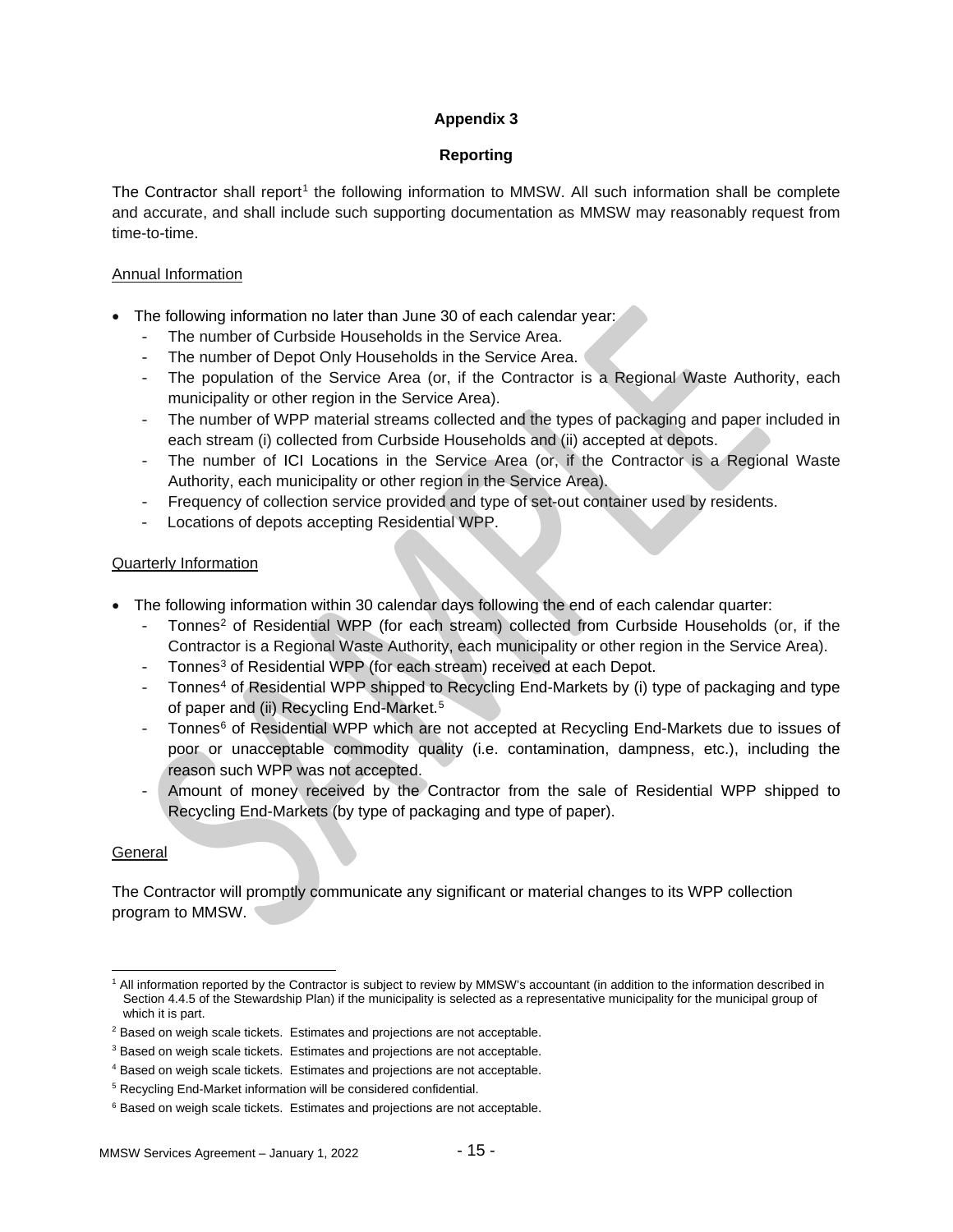### **Payment**

- 1. In consideration for providing the Services, MMSW will pay the Contractor (or, if applicable, the Sub-Contractor):
	- (a) The selected (as indicated by an x in the associated check box) annual amount in the table below *times* the Collection Type indicated as set forth on Appendix 1 (as updated from timeto-time in accordance with this Appendix 4).

|  | <b>Population</b><br><b>Band</b>      | $E&E^7$ Tier                     | <b>Collection Type</b>          | <b>Annual</b><br><b>Payment</b> | <b>Contractor</b><br>Rate |
|--|---------------------------------------|----------------------------------|---------------------------------|---------------------------------|---------------------------|
|  |                                       | > 50 KG/Household                | <b>Curbside Households</b>      | \$35.00                         |                           |
|  |                                       |                                  | Depot Only<br><b>Households</b> | \$28.00                         |                           |
|  |                                       | 30-50<br>KG/Household.           | <b>Curbside Households</b>      | \$30.00                         |                           |
|  | $5,000 - 50,000$<br>< 30 KG/Household |                                  | Depot Only<br><b>Households</b> | \$24.00                         |                           |
|  |                                       |                                  | <b>Curbside Households</b>      | \$28.00                         |                           |
|  |                                       | Depot Only<br><b>Households</b>  | \$23.00                         |                                 |                           |
|  | $<$ 5,000                             | > 50 KG/Household                | <b>Curbside Households</b>      | \$39.00                         |                           |
|  |                                       |                                  | Depot Only<br><b>Households</b> | \$30.00                         |                           |
|  |                                       | $30 - 50$<br><b>KG/Household</b> | Curbside Households             | \$33.00                         |                           |
|  |                                       |                                  | Depot Only<br>Households        | \$25.00                         |                           |
|  |                                       |                                  | Curbside Households             | \$31.00                         |                           |
|  | < 30 KG/Household                     |                                  | Depot Only<br>Households        | \$24.00                         |                           |

(b) If selected (as indicated by an x in the associated check box), in the table below (which may be none) the following amount as set out in the table below *times* the Total Number of Serviced Households as set forth on Appendix 1 (as updated from time-to-time in accordance with this Appendix 4)

| Top Up                       | Annual Payment per Total Number of<br><b>Serviced Households</b> | <b>Contractor</b><br>Rate |
|------------------------------|------------------------------------------------------------------|---------------------------|
| Promotion & Education Top Up | \$0.75                                                           |                           |

<span id="page-17-0"></span> $7$  Reference to Section 4.4.1 of the Stewardship Plan whereby the manner in which payments are distributed is intended to "Reimburse municipalities for up to 75% of the net costs to operate *efficient and effective* programs to manage household WPP supplied by MMSW Members."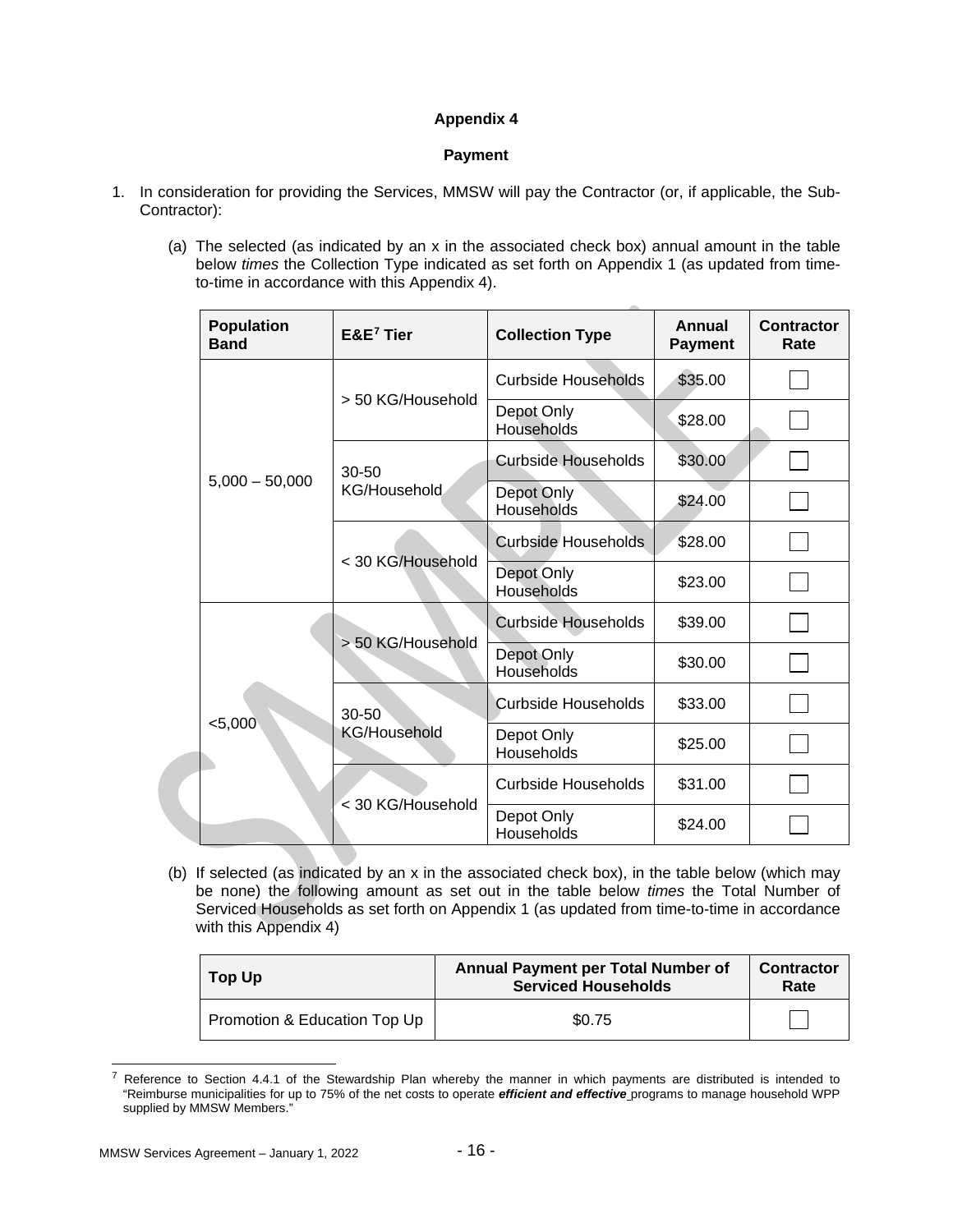If the Contractor selects to receive the Promotion & Education Top Up, all amounts received in respect must be used for the purpose of providing resident education in respect of the collecting of WPP.

- 2. All annual payments set forth will be payable in arrears, in equal quarterly payments within 30 days of the last day of each quarter (subject to pro ration of any amount is payable in respect of a partial period). If the amount of any annual payment is adjusted during the course of a year, MMSW will make such adjustment as it in good faith considers necessary to account for such adjustment.
- 3. Each of the parties acknowledges and agrees that the payments made pursuant to this Appendix 4 will be based on the Total Number of Serviced Households as set forth in Appendix 1. Appendix 1 may be updated effective as of January 1 of each year on the basis of updated information regarding the number of Serviced Households provided to MMSW by the Contractor by no later than June 30 of the immediately preceding year. MMSW may from time to time request, and the Contractor will promptly provide upon such request, documentation to validate the number of Serviced Households in respect of which the Contractor is entitled to receive payment. Based on such information, MMSW will work in good faith to mutually agree on the Total Number of Serviced Households at such time.